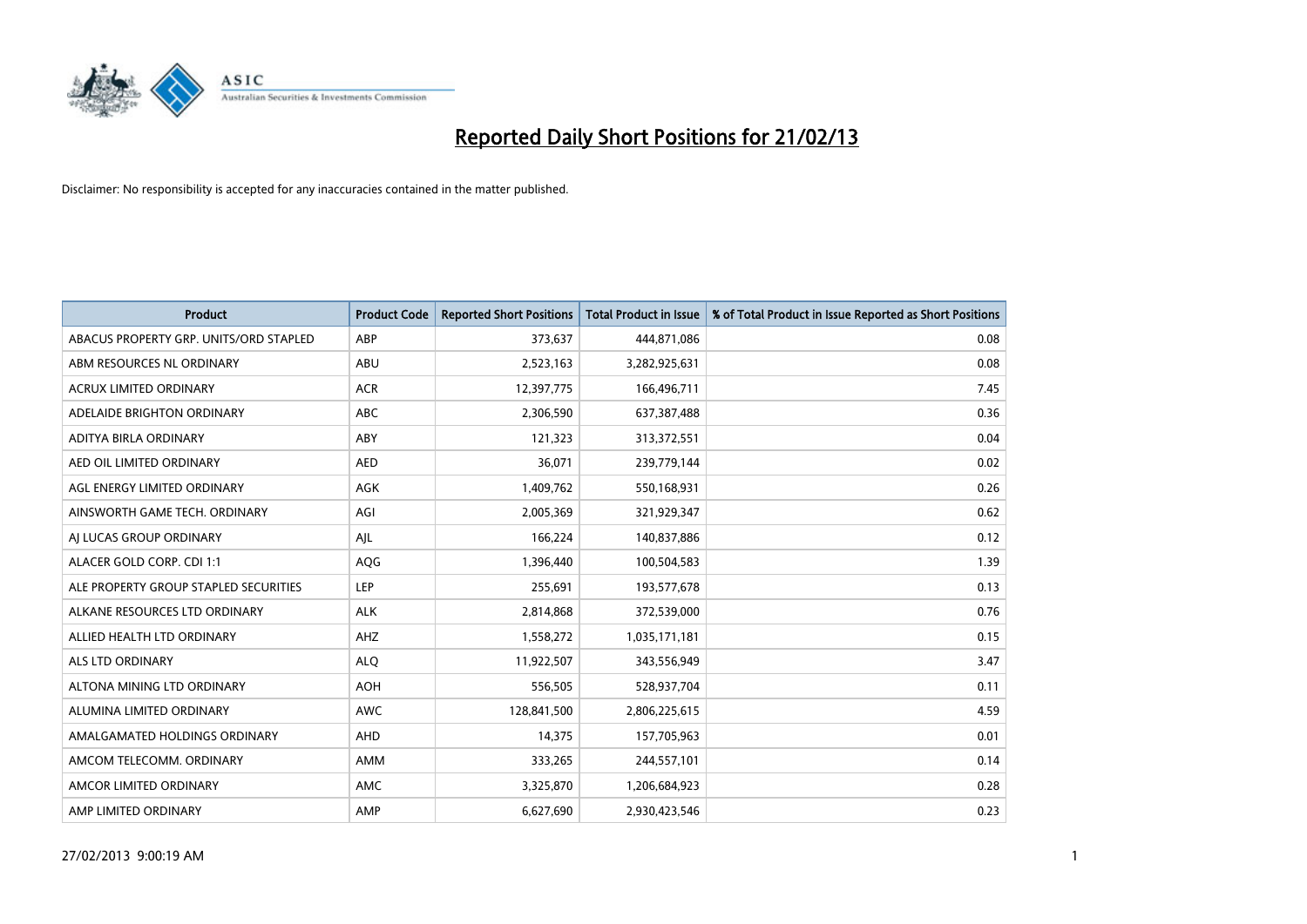

| <b>Product</b>                            | <b>Product Code</b> | <b>Reported Short Positions</b> | <b>Total Product in Issue</b> | % of Total Product in Issue Reported as Short Positions |
|-------------------------------------------|---------------------|---------------------------------|-------------------------------|---------------------------------------------------------|
| AMPELLA MINING ORDINARY                   | <b>AMX</b>          | 4,419,224                       | 247,500,493                   | 1.79                                                    |
| ANGLOGOLD ASHANTI CDI 5:1                 | AGG                 | 500                             | 89,207,765                    | 0.00                                                    |
| ANSELL LIMITED ORDINARY                   | <b>ANN</b>          | 6,728,351                       | 130,768,652                   | 5.15                                                    |
| ANTARES ENERGY LTD ORDINARY               | AZZ                 | 493,108                         | 257,000,000                   | 0.19                                                    |
| ANZ BANKING GRP LTD ORDINARY              | ANZ                 | 2,927,164                       | 2,743,607,474                 | 0.11                                                    |
| APA GROUP STAPLED SECURITIES              | <b>APA</b>          | 6,822,967                       | 827,350,325                   | 0.82                                                    |
| APN NEWS & MEDIA ORDINARY                 | <b>APN</b>          | 17,584,205                      | 661,526,586                   | 2.66                                                    |
| AQUARIUS PLATINUM. ORDINARY               | <b>AQP</b>          | 11,616,252                      | 486,851,336                   | 2.39                                                    |
| AQUILA RESOURCES ORDINARY                 | <b>AQA</b>          | 10,171,107                      | 411,804,442                   | 2.47                                                    |
| ARAFURA RESOURCE LTD ORDINARY             | ARU                 | 407,217                         | 441,270,644                   | 0.09                                                    |
| ARB CORPORATION ORDINARY                  | ARP                 | 108,605                         | 72,481,302                    | 0.15                                                    |
| ARDENT LEISURE GROUP STAPLED SECURITIES   | AAD                 | 2,931,849                       | 397,774,513                   | 0.74                                                    |
| ARISTOCRAT LEISURE ORDINARY               | ALL                 | 10,110,594                      | 551,418,047                   | 1.83                                                    |
| ARRIUM LTD ORDINARY                       | ARI                 | 12,633,821                      | 1,351,527,328                 | 0.93                                                    |
| ASCIANO LIMITED ORDINARY                  | <b>AIO</b>          | 7,000,470                       | 975,385,664                   | 0.72                                                    |
| ASG GROUP LIMITED ORDINARY                | ASZ                 | 1,801,930                       | 206,720,839                   | 0.87                                                    |
| ASPEN GROUP ORD/UNITS STAPLED             | APZ                 | 354,055                         | 1,192,803,491                 | 0.03                                                    |
| ASPIRE MINING LTD ORDINARY                | <b>AKM</b>          | 40.949                          | 620,594,556                   | 0.01                                                    |
| ASTRO JAP PROP GROUP STAPLED US PROHIBIT. | AJA                 | 5,737                           | 67,211,752                    | 0.01                                                    |
| ASX LIMITED ORDINARY                      | ASX                 | 3,800,645                       | 175,136,729                   | 2.17                                                    |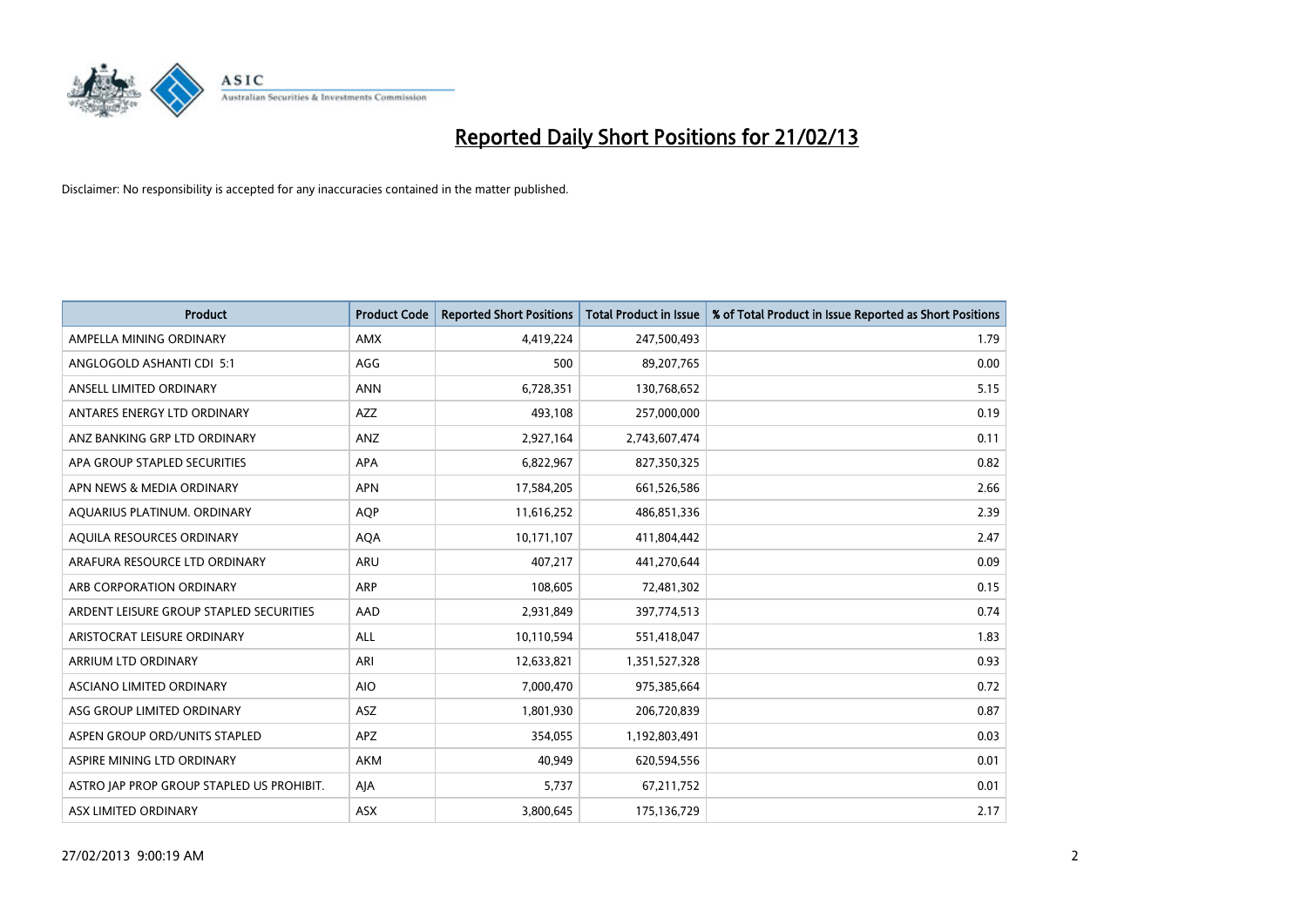

| <b>Product</b>                       | <b>Product Code</b> | <b>Reported Short Positions</b> | <b>Total Product in Issue</b> | % of Total Product in Issue Reported as Short Positions |
|--------------------------------------|---------------------|---------------------------------|-------------------------------|---------------------------------------------------------|
| ATLAS IRON LIMITED ORDINARY          | AGO                 | 5,865,791                       | 909,718,409                   | 0.64                                                    |
| AURIZON HOLDINGS LTD ORDINARY        | AZJ                 | 10,892,694                      | 2,137,284,503                 | 0.51                                                    |
| AURORA OIL & GAS ORDINARY            | <b>AUT</b>          | 9,219,129                       | 447,885,778                   | 2.06                                                    |
| AUSDRILL LIMITED ORDINARY            | <b>ASL</b>          | 5,514,926                       | 309,451,963                   | 1.78                                                    |
| AUSENCO LIMITED ORDINARY             | AAX                 | 340,006                         | 123,527,574                   | 0.28                                                    |
| <b>AUSTAL LIMITED ORDINARY</b>       | ASB                 | 188,353                         | 346,007,639                   | 0.05                                                    |
| AUSTBROKERS HOLDINGS ORDINARY        | <b>AUB</b>          | 20,362                          | 57,568,703                    | 0.04                                                    |
| AUSTIN ENGINEERING ORDINARY          | ANG                 | 430,481                         | 72,314,403                    | 0.60                                                    |
| AUSTRALAND PROPERTY STAPLED SECURITY | <b>ALZ</b>          | 210,553                         | 576,846,597                   | 0.04                                                    |
| AUSTRALIAN AGRICULT, ORDINARY        | <b>AAC</b>          | 1,015,091                       | 312,905,085                   | 0.32                                                    |
| AUSTRALIAN INFRASTR. UNITS/ORDINARY  | <b>AIX</b>          | 675,080                         | 620,733,944                   | 0.11                                                    |
| AUSTRALIAN PHARM, ORDINARY           | API                 | 320,268                         | 488,115,883                   | 0.07                                                    |
| AUTOMOTIVE HOLDINGS ORDINARY         | AHE                 | 704                             | 260,579,682                   | 0.00                                                    |
| AVIENNINGS LIMITED ORDINARY          | <b>AVJ</b>          | 175,001                         | 274,588,694                   | 0.06                                                    |
| AWE LIMITED ORDINARY                 | AWE                 | 3,704,250                       | 522,116,985                   | 0.71                                                    |
| AZIMUTH RES LTD ORDINARY             | <b>AZH</b>          | 1,980,918                       | 430,626,680                   | 0.46                                                    |
| <b>BANDANNA ENERGY ORDINARY</b>      | <b>BND</b>          | 25,809,385                      | 528,481,199                   | 4.88                                                    |
| BANK OF QUEENSLAND. ORDINARY         | <b>BOO</b>          | 6,566,199                       | 312,878,919                   | 2.10                                                    |
| <b>BASE RES LIMITED ORDINARY</b>     | <b>BSE</b>          | 448,900                         | 560,440,029                   | 0.08                                                    |
| <b>BATHURST RESOURCES ORDINARY</b>   | <b>BTU</b>          | 31,229,476                      | 697,247,997                   | 4.48                                                    |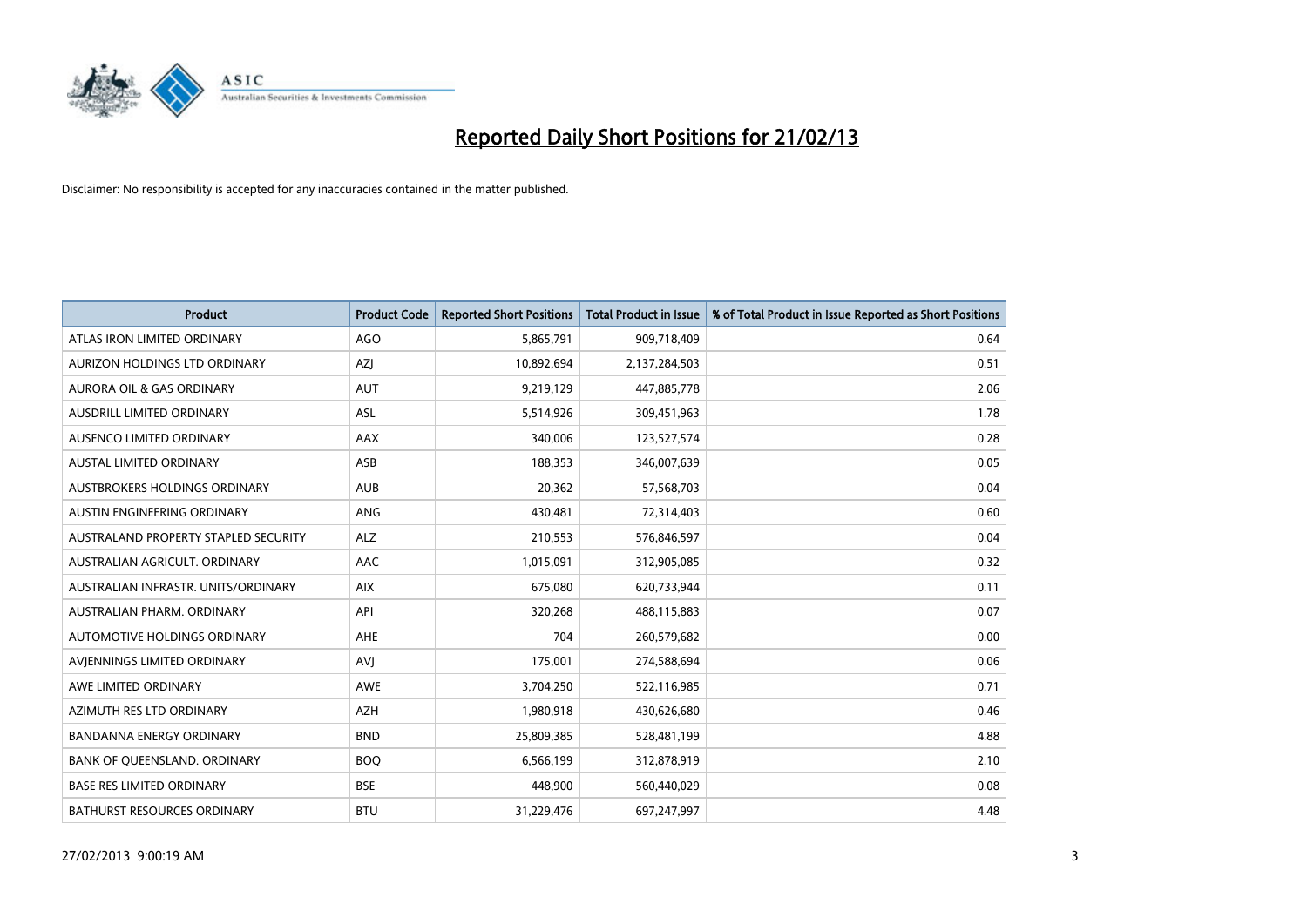

| <b>Product</b>                                | <b>Product Code</b> | <b>Reported Short Positions</b> | <b>Total Product in Issue</b> | % of Total Product in Issue Reported as Short Positions |
|-----------------------------------------------|---------------------|---------------------------------|-------------------------------|---------------------------------------------------------|
| <b>BC IRON LIMITED ORDINARY</b>               | <b>BCI</b>          | 2,063                           | 122,729,384                   | 0.00                                                    |
| <b>BEACH ENERGY LIMITED ORDINARY</b>          | <b>BPT</b>          | 19,969,127                      | 1,263,677,572                 | 1.58                                                    |
| BEADELL RESOURCE LTD ORDINARY                 | <b>BDR</b>          | 19,437,634                      | 742,204,752                   | 2.62                                                    |
| BENDIGO AND ADELAIDE ORDINARY                 | <b>BEN</b>          | 10,629,865                      | 402,442,109                   | 2.64                                                    |
| BERKELEY RESOURCES ORDINARY                   | <b>BKY</b>          | 196,712                         | 179,393,273                   | 0.11                                                    |
| <b>BHP BILLITON LIMITED ORDINARY</b>          | <b>BHP</b>          | 9,880,805                       | 3,211,691,105                 | 0.31                                                    |
| <b>BILLABONG ORDINARY</b>                     | <b>BBG</b>          | 5,370,911                       | 478,944,292                   | 1.12                                                    |
| <b>BLACKMORES LIMITED ORDINARY</b>            | <b>BKL</b>          | 2,830                           | 16,909,231                    | 0.02                                                    |
| <b>BLACKTHORN RESOURCES ORD US PROHIBITED</b> | <b>BTR</b>          | 144,052                         | 164,285,950                   | 0.09                                                    |
| <b>BLUESCOPE STEEL LTD ORDINARY</b>           | <b>BSL</b>          | 1,245,712                       | 558,243,305                   | 0.22                                                    |
| <b>BOART LONGYEAR ORDINARY</b>                | <b>BLY</b>          | 8,755,309                       | 461,163,412                   | 1.90                                                    |
| BORAL LIMITED, ORDINARY                       | <b>BLD</b>          | 23,037,416                      | 766,370,951                   | 3.01                                                    |
| <b>BOUGAINVILLE COPPER ORDINARY</b>           | <b>BOC</b>          | $\mathbf{1}$                    | 401,062,500                   | 0.00                                                    |
| <b>BRADKEN LIMITED ORDINARY</b>               | <b>BKN</b>          | 10,581,579                      | 169,240,662                   | 6.25                                                    |
| <b>BRAMBLES LIMITED ORDINARY</b>              | <b>BXB</b>          | 2,251,143                       | 1,556,632,333                 | 0.14                                                    |
| <b>BREVILLE GROUP LTD ORDINARY</b>            | <b>BRG</b>          | 57,978                          | 130,095,322                   | 0.04                                                    |
| <b>BRICKWORKS LIMITED ORDINARY</b>            | <b>BKW</b>          | 14,923                          | 147,818,132                   | 0.01                                                    |
| BROCKMAN MINING LTD ORDINARY                  | <b>BCK</b>          | 91,872                          | 7,414,338,229                 | 0.00                                                    |
| <b>BURU ENERGY ORDINARY</b>                   | <b>BRU</b>          | 15,976,272                      | 273,912,685                   | 5.83                                                    |
| <b>BWP TRUST ORDINARY UNITS</b>               | <b>BWP</b>          | 1,809,145                       | 533,645,790                   | 0.34                                                    |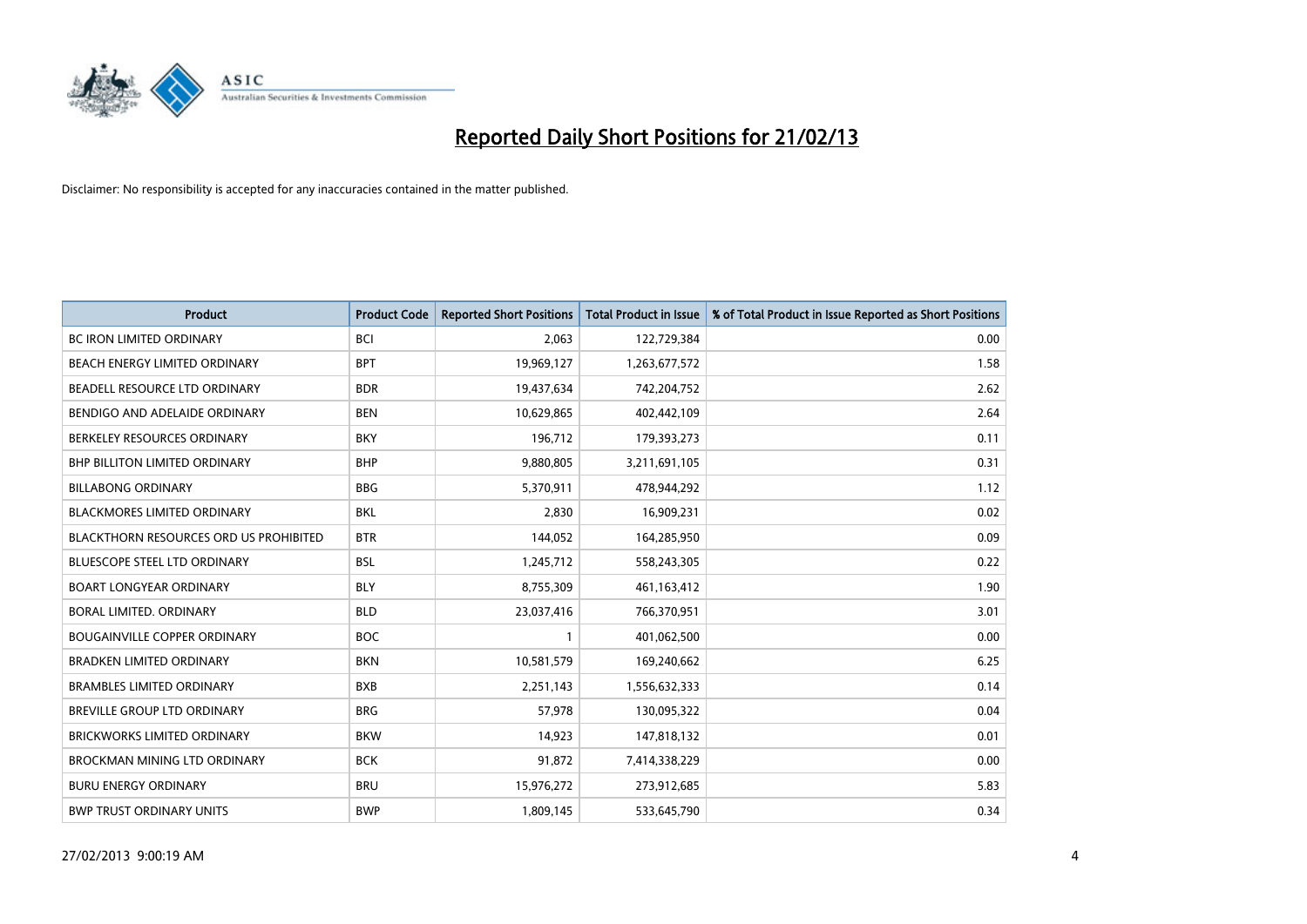

| <b>Product</b>                          | <b>Product Code</b> | <b>Reported Short Positions</b> | <b>Total Product in Issue</b> | % of Total Product in Issue Reported as Short Positions |
|-----------------------------------------|---------------------|---------------------------------|-------------------------------|---------------------------------------------------------|
| <b>CABCHARGE AUSTRALIA ORDINARY</b>     | CAB                 | 6,930,025                       | 120,430,683                   | 5.75                                                    |
| CALIBRE GROUP LTD ORDINARY              | <b>CGH</b>          | 843,313                         | 307,378,401                   | 0.27                                                    |
| CALTEX AUSTRALIA ORDINARY               | <b>CTX</b>          | 3,224,498                       | 270,000,000                   | 1.19                                                    |
| CAPE LAMBERT RES LTD ORDINARY           | <b>CFE</b>          | 614,043                         | 688,308,792                   | 0.09                                                    |
| CARABELLA RES LTD ORDINARY              | <b>CLR</b>          | 53,326                          | 152,361,547                   | 0.03                                                    |
| <b>CARBON ENERGY ORDINARY</b>           | <b>CNX</b>          | 48,071                          | 779,807,322                   | 0.01                                                    |
| <b>CARDNO LIMITED ORDINARY</b>          | CDD                 | 6,599,923                       | 141,648,006                   | 4.66                                                    |
| CARINDALE PROPERTY UNIT                 | <b>CDP</b>          | 929                             | 70,000,000                    | 0.00                                                    |
| CARNARVON PETROLEUM ORDINARY            | <b>CVN</b>          | 298,593                         | 937,857,700                   | 0.03                                                    |
| CARSALES.COM LTD ORDINARY               | <b>CRZ</b>          | 4,918,607                       | 235,768,495                   | 2.09                                                    |
| CASH CONVERTERS ORDINARY                | CCV                 | 54,108                          | 423,861,025                   | 0.01                                                    |
| CEDAR WOODS PROP. ORDINARY              | <b>CWP</b>          | 4,023                           | 73,047,793                    | 0.01                                                    |
| CENTRAL PETROLEUM ORDINARY              | <b>CTP</b>          | 1,812,571                       | 1,388,978,845                 | 0.13                                                    |
| <b>CERAMIC FUEL CELLS ORDINARY</b>      | <b>CFU</b>          | 390                             | 1,559,231,320                 | 0.00                                                    |
| CFS RETAIL TRUST GRP STAPLED SECURITIES | <b>CFX</b>          | 42,772,041                      | 2,828,495,659                 | 1.51                                                    |
| CHALLENGER DIV.PRO. STAPLED UNITS       | <b>CDI</b>          | 40,509                          | 214,101,013                   | 0.02                                                    |
| CHALLENGER LIMITED ORDINARY             | <b>CGF</b>          | 2,040,630                       | 537,083,442                   | 0.38                                                    |
| CHARTER HALL GROUP STAPLED US PROHIBIT. | <b>CHC</b>          | 240,902                         | 298,860,383                   | 0.08                                                    |
| <b>CHARTER HALL RETAIL UNITS</b>        | <b>CQR</b>          | 555,930                         | 337,582,974                   | 0.16                                                    |
| <b>CHORUS LIMITED ORDINARY</b>          | <b>CNU</b>          | 1,017,498                       | 385,082,123                   | 0.26                                                    |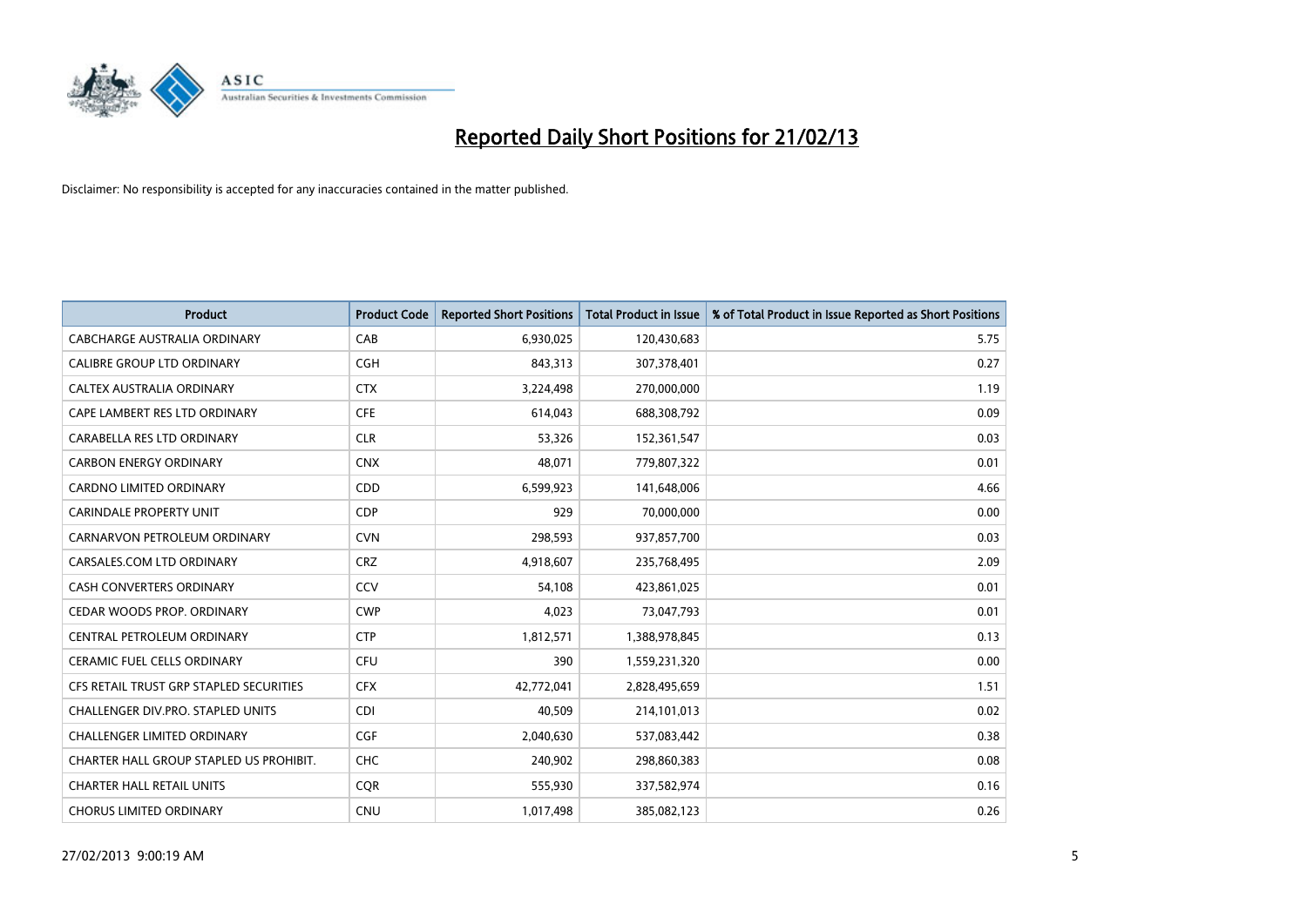

| <b>Product</b>                          | <b>Product Code</b> | <b>Reported Short Positions</b> | <b>Total Product in Issue</b> | % of Total Product in Issue Reported as Short Positions |
|-----------------------------------------|---------------------|---------------------------------|-------------------------------|---------------------------------------------------------|
| CITIGOLD CORP LTD ORDINARY              | <b>CTO</b>          | 253,427                         | 1,352,907,765                 | 0.02                                                    |
| <b>CLOUGH LIMITED ORDINARY</b>          | <b>CLO</b>          | 244,000                         | 775,565,556                   | 0.03                                                    |
| COAL OF AFRICA LTD ORDINARY             | <b>CZA</b>          | 47,650                          | 1,048,368,613                 | 0.00                                                    |
| <b>COALSPUR MINES LTD ORDINARY</b>      | <b>CPL</b>          | 13,928,389                      | 634,148,901                   | 2.20                                                    |
| COCA-COLA AMATIL ORDINARY               | <b>CCL</b>          | 2,259,805                       | 762,133,414                   | 0.30                                                    |
| <b>COCHLEAR LIMITED ORDINARY</b>        | COH                 | 3,909,295                       | 57,032,519                    | 6.85                                                    |
| COCKATOO COAL ORDINARY                  | <b>COK</b>          | 13,275,656                      | 1,016,746,908                 | 1.31                                                    |
| CODAN LIMITED ORDINARY                  | <b>CDA</b>          | 63,057                          | 176,926,104                   | 0.04                                                    |
| <b>COLLINS FOODS LTD ORDINARY</b>       | <b>CKF</b>          | 507,959                         | 93,000,003                    | 0.55                                                    |
| COMMONWEALTH BANK, ORDINARY             | <b>CBA</b>          | 11,415,177                      | 1,609,180,841                 | 0.71                                                    |
| COMMONWEALTH PROP ORDINARY UNITS        | <b>CPA</b>          | 10,814,585                      | 2,347,003,413                 | 0.46                                                    |
| <b>COMPASS RESOURCES ORDINARY</b>       | <b>CMR</b>          | 7,472                           | 1,403,744,100                 | 0.00                                                    |
| <b>COMPUTERSHARE LTD ORDINARY</b>       | <b>CPU</b>          | 10,118,121                      | 555,664,059                   | 1.82                                                    |
| <b>COOPER ENERGY LTD ORDINARY</b>       | <b>COE</b>          | 156,647                         | 329,034,654                   | 0.05                                                    |
| <b>CORDLIFE LIMITED ORDINARY</b>        | CBB                 | 6,666                           | 172,687,354                   | 0.00                                                    |
| <b>CORP TRAVEL LIMITED ORDINARY</b>     | <b>CTD</b>          | 134,863                         | 74,971,020                    | 0.18                                                    |
| <b>CREDIT CORP GROUP ORDINARY</b>       | <b>CCP</b>          | 13,503                          | 45,932,899                    | 0.03                                                    |
| <b>CROMWELL PROP STAPLED SECURITIES</b> | <b>CMW</b>          | 143,254                         | 1,460,982,142                 | 0.01                                                    |
| <b>CROWN LIMITED ORDINARY</b>           | <b>CWN</b>          | 4,579,293                       | 728,394,185                   | 0.63                                                    |
| <b>CSG LIMITED ORDINARY</b>             | CSV                 | 138,170                         | 278,155,477                   | 0.05                                                    |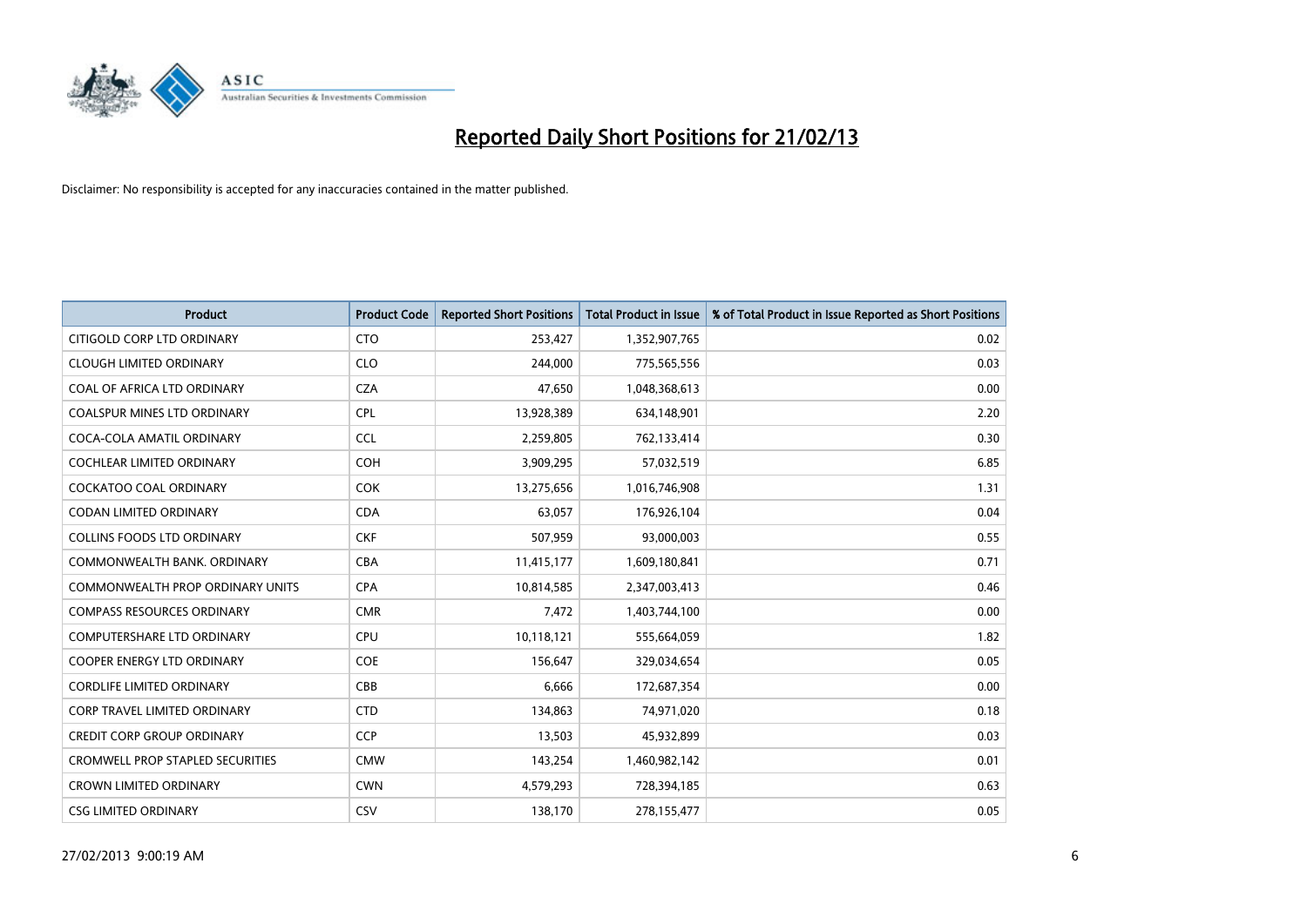

| <b>Product</b>                       | <b>Product Code</b> | <b>Reported Short Positions</b> | <b>Total Product in Issue</b> | % of Total Product in Issue Reported as Short Positions |
|--------------------------------------|---------------------|---------------------------------|-------------------------------|---------------------------------------------------------|
| <b>CSL LIMITED ORDINARY</b>          | <b>CSL</b>          | 2,030,764                       | 498,199,305                   | 0.41                                                    |
| <b>CSR LIMITED ORDINARY</b>          | <b>CSR</b>          | 48,945,483                      | 506,000,315                   | 9.67                                                    |
| <b>CUDECO LIMITED ORDINARY</b>       | CDU                 | 2,843,958                       | 199,877,294                   | 1.42                                                    |
| DART ENERGY LTD ORDINARY             | <b>DTE</b>          | 15,813,972                      | 878,668,388                   | 1.80                                                    |
| DAVID JONES LIMITED ORDINARY         | <b>DJS</b>          | 61,207,547                      | 531,788,775                   | 11.51                                                   |
| <b>DECMIL GROUP LIMITED ORDINARY</b> | <b>DCG</b>          | 428,638                         | 168,203,219                   | 0.25                                                    |
| DEEP YELLOW LIMITED ORDINARY         | <b>DYL</b>          | 500,000                         | 1,553,507,294                 | 0.03                                                    |
| DEXUS PROPERTY GROUP STAPLED UNITS   | <b>DXS</b>          | 11,285,805                      | 4,839,024,176                 | 0.23                                                    |
| DISCOVERY METALS LTD ORDINARY        | <b>DML</b>          | 1,906,424                       | 486,986,451                   | 0.39                                                    |
| DOMINO PIZZA ENTERPR ORDINARY        | <b>DMP</b>          | 23,158                          | 70,192,674                    | 0.03                                                    |
| DORAY MINERALS LTD ORDINARY          | <b>DRM</b>          | 79,459                          | 141,866,768                   | 0.06                                                    |
| DOWNER EDI LIMITED ORDINARY          | <b>DOW</b>          | 3,294,485                       | 429,100,296                   | 0.77                                                    |
| DRILLSEARCH ENERGY ORDINARY          | <b>DLS</b>          | 1,724,176                       | 427,353,371                   | 0.40                                                    |
| DUET GROUP STAPLED US PROHIBIT.      | <b>DUE</b>          | 9,643,965                       | 1,169,314,842                 | 0.82                                                    |
| <b>DULUXGROUP LIMITED ORDINARY</b>   | <b>DLX</b>          | 6,241,282                       | 374,507,181                   | 1.67                                                    |
| <b>DWS LTD ORDINARY</b>              | <b>DWS</b>          | 387,655                         | 132,362,763                   | 0.29                                                    |
| ECHO ENTERTAINMENT ORDINARY          | <b>EGP</b>          | 9,470,976                       | 825,672,730                   | 1.15                                                    |
| <b>ELDERS LIMITED ORDINARY</b>       | <b>ELD</b>          | 18,548,451                      | 448,598,480                   | 4.13                                                    |
| ELEMENTAL MINERALS ORDINARY          | <b>ELM</b>          | 40,739                          | 288,587,228                   | 0.01                                                    |
| ELEMENTOS LIMITED ORDINARY           | <b>ELT</b>          | 16                              | 149,531,420                   | 0.00                                                    |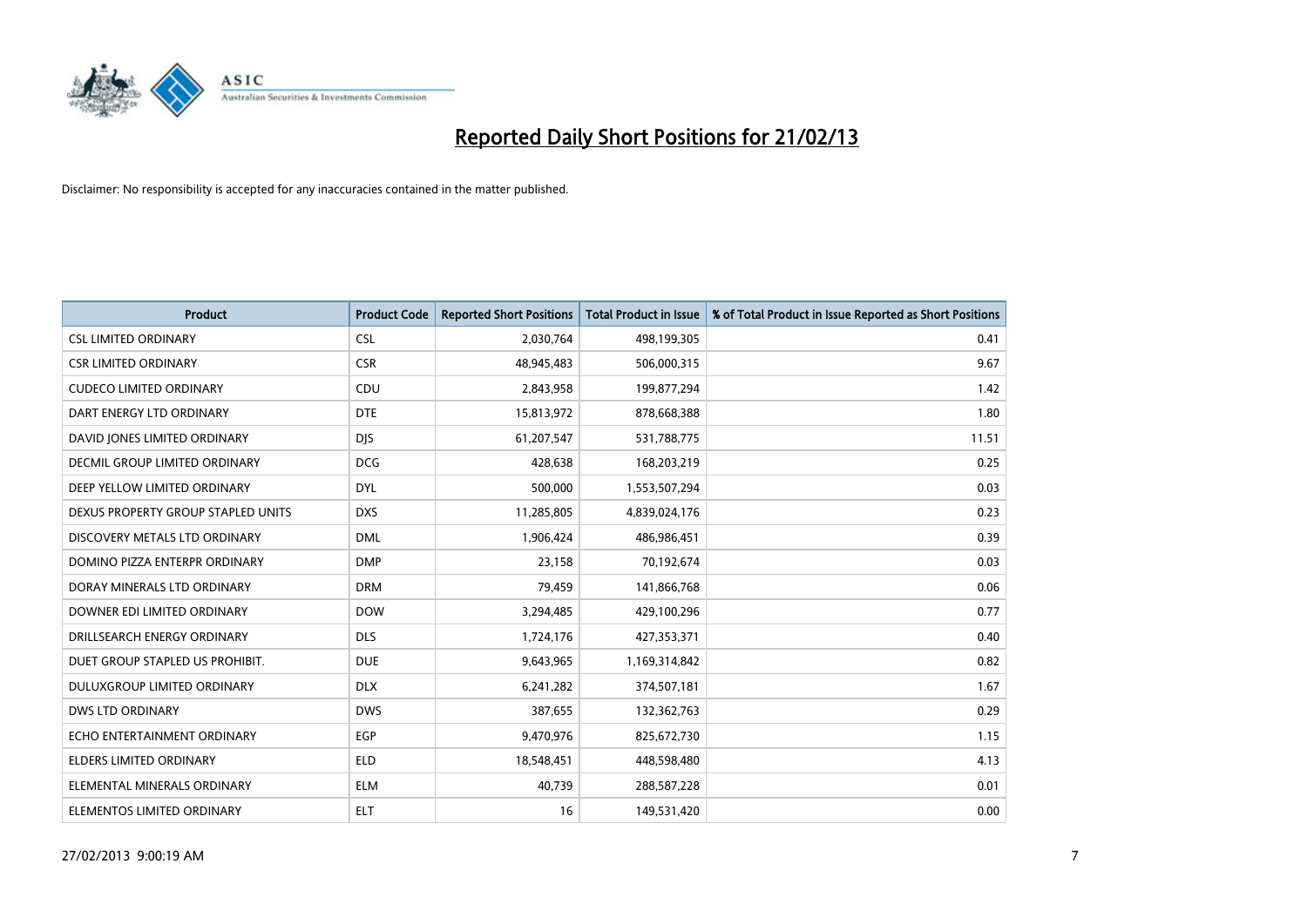

| <b>Product</b>                         | <b>Product Code</b> | <b>Reported Short Positions</b> | <b>Total Product in Issue</b> | % of Total Product in Issue Reported as Short Positions |
|----------------------------------------|---------------------|---------------------------------|-------------------------------|---------------------------------------------------------|
| <b>EMECO HOLDINGS ORDINARY</b>         | <b>EHL</b>          | 5,836,986                       | 599,675,707                   | 0.97                                                    |
| <b>ENDEAVOUR MIN CORP CDI 1:1</b>      | <b>EVR</b>          | 204,969                         | 129,653,699                   | 0.16                                                    |
| <b>ENERGY RESOURCES ORDINARY 'A'</b>   | <b>ERA</b>          | 7,310,770                       | 517,725,062                   | 1.41                                                    |
| ENERGY WORLD CORPOR. ORDINARY          | <b>EWC</b>          | 18,292,345                      | 1,734,166,672                 | 1.05                                                    |
| ENVESTRA LIMITED ORDINARY              | <b>ENV</b>          | 8,578,851                       | 1,603,333,497                 | 0.54                                                    |
| <b>EUROZ LIMITED ORDINARY</b>          | EZL                 | 703                             | 143,811,485                   | 0.00                                                    |
| EVOLUTION MINING LTD ORDINARY          | <b>EVN</b>          | 7,912,052                       | 708,092,989                   | 1.12                                                    |
| FAIRFAX MEDIA LTD ORDINARY             | <b>FXI</b>          | 382,029,735                     | 2,351,955,725                 | 16.24                                                   |
| FEDERATION CNTRES ORD/UNIT STAPLED SEC | <b>FDC</b>          | 4,968,461                       | 1,427,391,696                 | 0.35                                                    |
| FINBAR GROUP LIMITED ORDINARY          | FRI                 | 997                             | 214,824,630                   | 0.00                                                    |
| FKP PROPERTY GROUP STAPLED SECURITIES  | <b>FKP</b>          | 5,433,975                       | 321,578,705                   | 1.69                                                    |
| FLEETWOOD CORP ORDINARY                | <b>FWD</b>          | 2,912,793                       | 60,033,258                    | 4.85                                                    |
| FLETCHER BUILDING ORDINARY             | <b>FBU</b>          | 3,235,957                       | 684,793,538                   | 0.47                                                    |
| FLEXIGROUP LIMITED ORDINARY            | <b>FXL</b>          | 47,319                          | 287,469,669                   | 0.02                                                    |
| <b>FLIGHT CENTRE ORDINARY</b>          | <b>FLT</b>          | 11,114,971                      | 100,170,726                   | 11.10                                                   |
| FLINDERS MINES LTD ORDINARY            | <b>FMS</b>          | 2,041,194                       | 1,821,300,404                 | 0.11                                                    |
| FOCUS MINERALS LTD ORDINARY            | <b>FML</b>          | 1,400,770                       | 8,822,771,352                 | 0.02                                                    |
| FONTERRA SHARE FUND ORDINARY UNITS     | <b>FSF</b>          | 41,660                          | 95,689,327                    | 0.04                                                    |
| <b>FORGE GROUP LIMITED ORDINARY</b>    | FGE                 | 96,147                          | 86,169,014                    | 0.11                                                    |
| FORTESCUE METALS GRP ORDINARY          | <b>FMG</b>          | 152,082,900                     | 3,113,798,659                 | 4.88                                                    |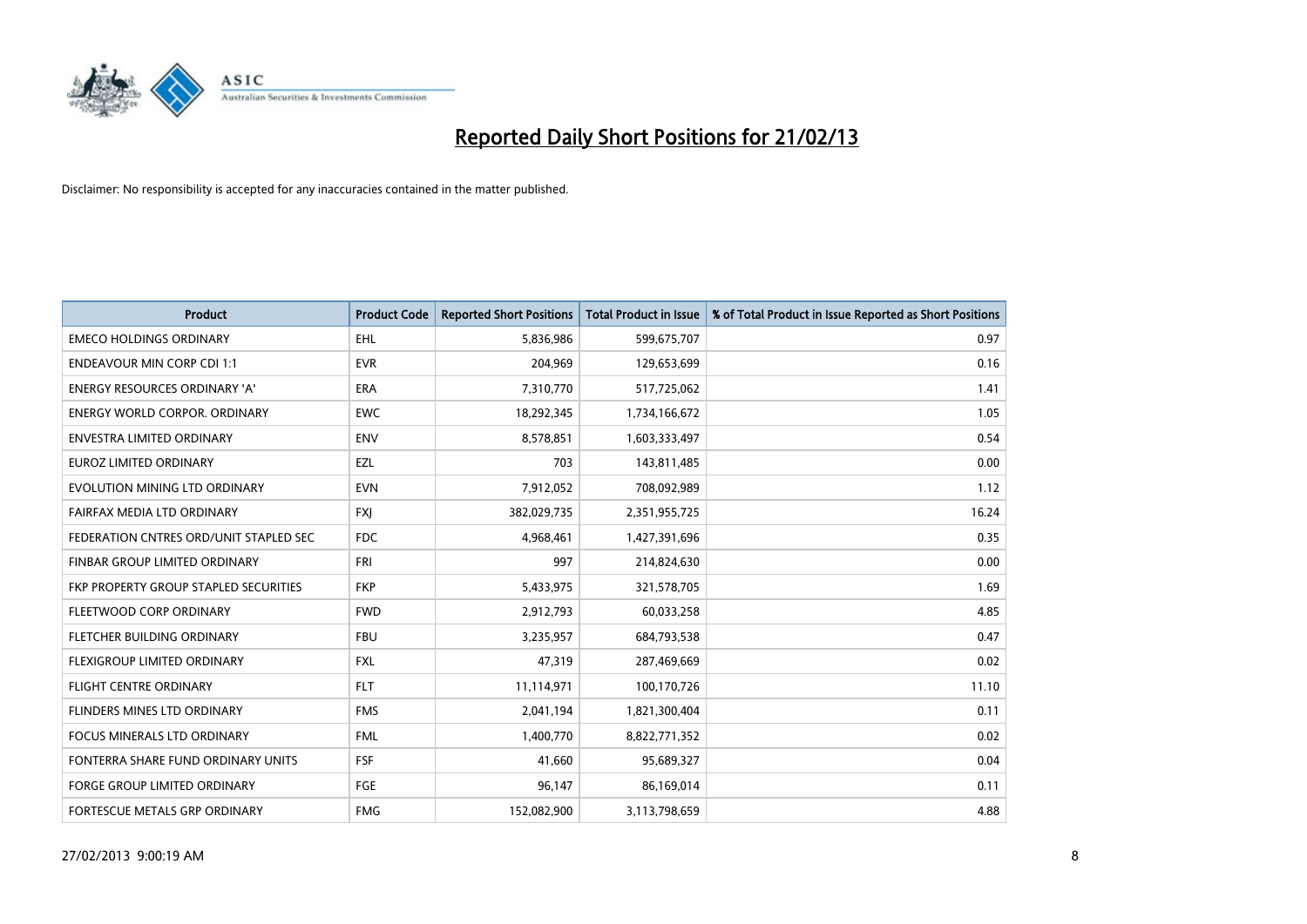

| <b>Product</b>                                   | <b>Product Code</b> | <b>Reported Short Positions</b> | <b>Total Product in Issue</b> | % of Total Product in Issue Reported as Short Positions |
|--------------------------------------------------|---------------------|---------------------------------|-------------------------------|---------------------------------------------------------|
| <b>G.U.D. HOLDINGS ORDINARY</b>                  | GUD                 | 3,912,242                       | 71,341,319                    | 5.48                                                    |
| <b>G8 EDUCATION LIMITED ORDINARY</b>             | <b>GEM</b>          | 408,268                         | 270,940,348                   | 0.15                                                    |
| <b>GALAXY RESOURCES ORDINARY</b>                 | <b>GXY</b>          | 3,693,565                       | 560,357,421                   | 0.66                                                    |
| <b>GENETIC TECHNOLOGIES ORDINARY</b>             | <b>GTG</b>          | 496,950                         | 475,471,819                   | 0.10                                                    |
| <b>GEODYNAMICS LIMITED ORDINARY</b>              | GDY                 | 850                             | 406,452,608                   | 0.00                                                    |
| <b>GINDALBIE METALS LTD ORDINARY</b>             | <b>GBG</b>          | 38,550,804                      | 1,404,350,200                 | 2.75                                                    |
| <b>GOODMAN FIELDER, ORDINARY</b>                 | <b>GFF</b>          | 22,126,001                      | 1,955,559,207                 | 1.13                                                    |
| <b>GOODMAN GROUP STAPLED US PROHIBIT.</b>        | <b>GMG</b>          | 2,404,648                       | 1,713,233,947                 | 0.14                                                    |
| <b>GPT GROUP STAPLED SEC.</b>                    | GPT                 | 6,700,248                       | 1,768,731,729                 | 0.38                                                    |
| <b>GRAINCORP LIMITED A CLASS ORDINARY</b>        | <b>GNC</b>          | 496,477                         | 228,855,628                   | 0.22                                                    |
| <b>GRANGE RESOURCES. ORDINARY</b>                | GRR                 | 1,583,507                       | 1,156,181,782                 | 0.14                                                    |
| <b>GREENLAND MIN EN LTD ORDINARY</b>             | GGG                 | 4,796,409                       | 567,937,409                   | 0.84                                                    |
| <b>GROWTHPOINT PROPERTY ORD/UNIT STAPLED SEC</b> | GOZ                 | $\mathbf{1}$                    | 390,292,970                   | 0.00                                                    |
| <b>GRYPHON MINERALS LTD ORDINARY</b>             | GRY                 | 25,805,770                      | 400,464,983                   | 6.44                                                    |
| <b>GUILDFORD COAL LTD ORDINARY</b>               | <b>GUF</b>          | 997,765                         | 521,046,899                   | 0.19                                                    |
| <b>GUINNESS PEAT GROUP. CDI 1:1</b>              | GPG                 | 1,149,999                       | 197,084,022                   | 0.58                                                    |
| <b>GUIARAT NRE COAL LTD ORDINARY</b>             | <b>GNM</b>          | 1,624,800                       | 1,376,138,678                 | 0.12                                                    |
| <b>GUNNS LIMITED ORDINARY</b>                    | <b>GNS</b>          | 51,674,677                      | 848,401,559                   | 6.09                                                    |
| <b>GWA GROUP LTD ORDINARY</b>                    | <b>GWA</b>          | 6,391,928                       | 304,706,899                   | 2.10                                                    |
| <b>HARVEY NORMAN ORDINARY</b>                    | <b>HVN</b>          | 106,836,496                     | 1,062,316,784                 | 10.06                                                   |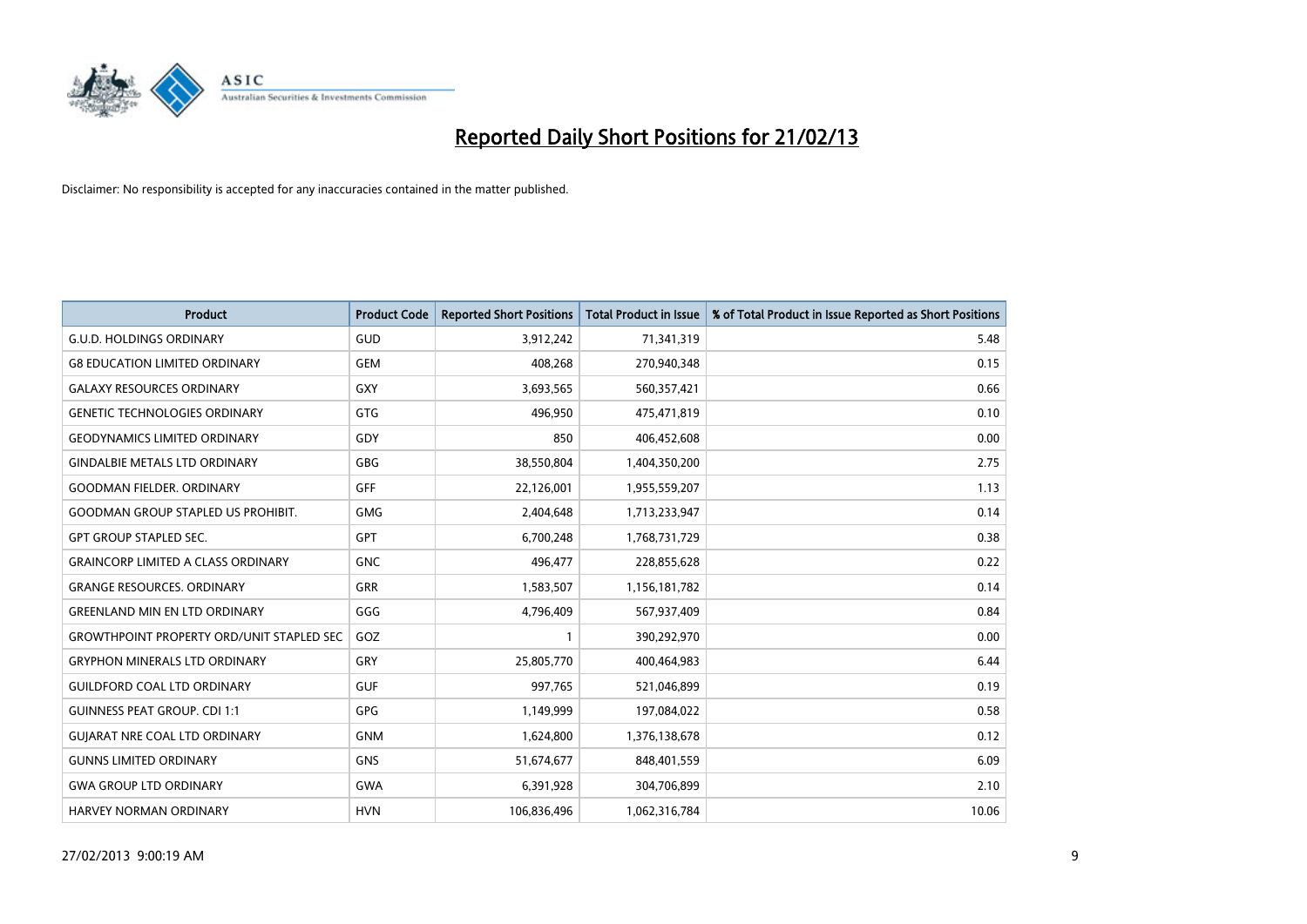

| <b>Product</b>                                | <b>Product Code</b> | <b>Reported Short Positions</b> | <b>Total Product in Issue</b> | % of Total Product in Issue Reported as Short Positions |
|-----------------------------------------------|---------------------|---------------------------------|-------------------------------|---------------------------------------------------------|
| HASTIE GROUP LIMITED ORDINARY                 | <b>HST</b>          | 233,914                         | 137,353,504                   | 0.17                                                    |
| <b>HENDERSON GROUP CDI 1:1</b>                | <b>HGG</b>          | 1,714,551                       | 718,996,007                   | 0.24                                                    |
| <b>HIGHLANDS PACIFIC ORDINARY</b>             | <b>HIG</b>          | 483,892                         | 789,132,854                   | 0.06                                                    |
| HILLGROVE RES LTD ORDINARY                    | <b>HGO</b>          | 2,044,546                       | 1,022,760,221                 | 0.20                                                    |
| HILLS HOLDINGS LTD ORDINARY                   | <b>HIL</b>          | 2,768,946                       | 246,500,444                   | 1.12                                                    |
| HORIZON OIL LIMITED ORDINARY                  | <b>HZN</b>          | 24,077,846                      | 1,133,316,515                 | 2.12                                                    |
| ICON ENERGY LIMITED ORDINARY                  | <b>ICN</b>          | 1,724,608                       | 533,391,210                   | 0.32                                                    |
| <b>IINET LIMITED ORDINARY</b>                 | <b>IIN</b>          | 54,943                          | 161,238,847                   | 0.03                                                    |
| <b>ILUKA RESOURCES ORDINARY</b>               | ILU                 | 57,646,092                      | 418,700,517                   | 13.77                                                   |
| <b>IMDEX LIMITED ORDINARY</b>                 | <b>IMD</b>          | 3,142,031                       | 210,473,188                   | 1.49                                                    |
| IMF (AUSTRALIA) LTD ORDINARY                  | IMF                 | 753,953                         | 123,201,716                   | 0.61                                                    |
| <b>INCITEC PIVOT ORDINARY</b>                 | IPL                 | 6,357,244                       | 1,628,730,107                 | 0.39                                                    |
| <b>INDEPENDENCE GROUP ORDINARY</b>            | <b>IGO</b>          | 2,579,072                       | 232,882,535                   | 1.11                                                    |
| <b>INDOPHIL RESOURCES ORDINARY</b>            | <b>IRN</b>          | 449,969                         | 1,203,146,194                 | 0.04                                                    |
| <b>INFIGEN ENERGY STAPLED SECURITIES</b>      | <b>IFN</b>          | 2,937,247                       | 762,265,972                   | 0.39                                                    |
| <b>INSURANCE AUSTRALIA ORDINARY</b>           | IAG                 | 3,615,615                       | 2,079,034,021                 | 0.17                                                    |
| <b>INTEGRATED RESEARCH ORDINARY</b>           | IRI                 | 100,000                         | 168,359,453                   | 0.06                                                    |
| <b>INTREPID MINES ORDINARY</b>                | <b>IAU</b>          | 7,658,093                       | 555,623,798                   | 1.38                                                    |
| <b>INVESTA OFFICE FUND STAPLED SECURITIES</b> | <b>IOF</b>          | 2,724,111                       | 614,047,458                   | 0.44                                                    |
| <b>INVOCARE LIMITED ORDINARY</b>              | <b>IVC</b>          | 2,802,591                       | 110,030,298                   | 2.55                                                    |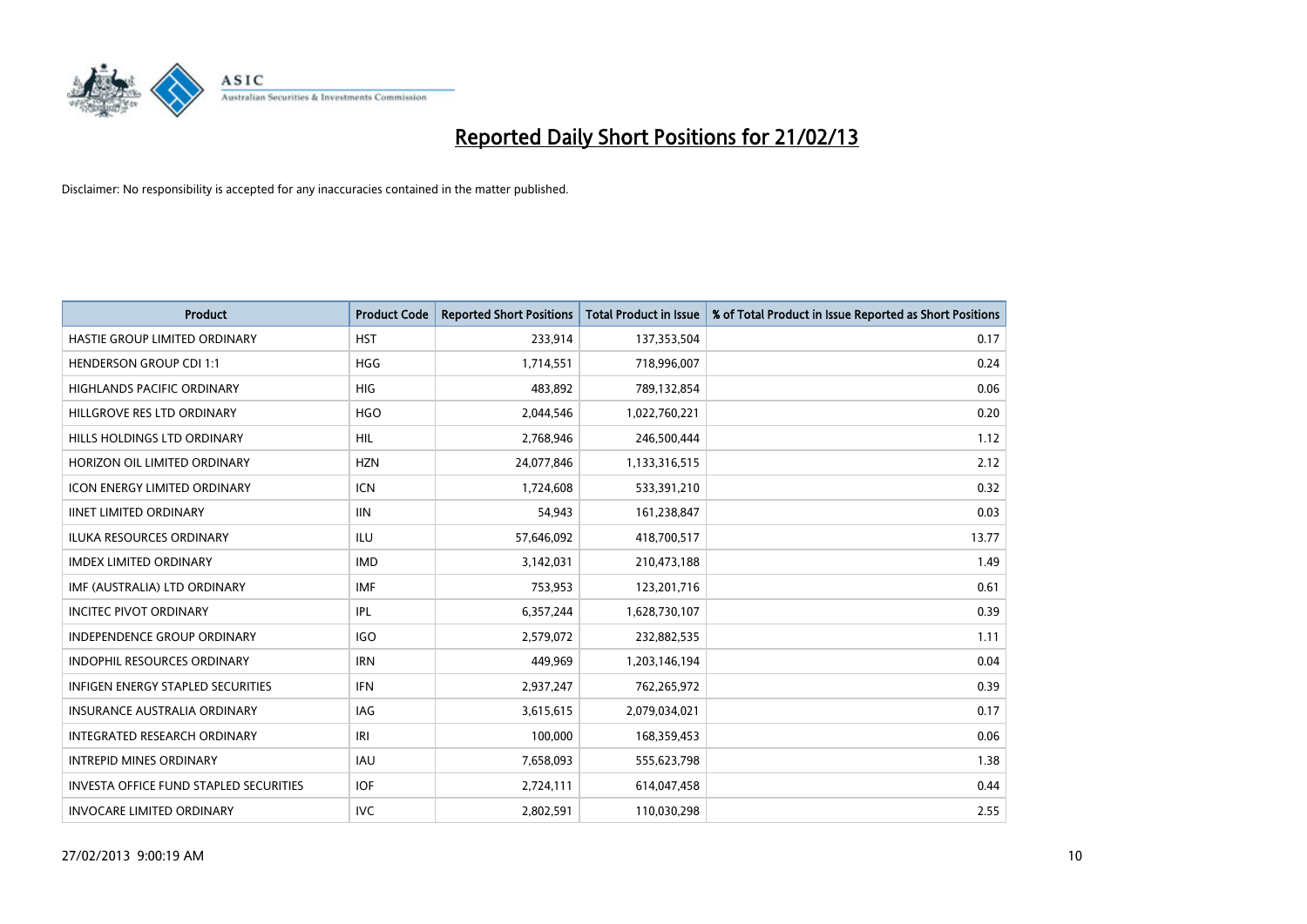

| <b>Product</b>                           | <b>Product Code</b> | <b>Reported Short Positions</b> | <b>Total Product in Issue</b> | % of Total Product in Issue Reported as Short Positions |
|------------------------------------------|---------------------|---------------------------------|-------------------------------|---------------------------------------------------------|
| <b>ION LIMITED ORDINARY</b>              | <b>ION</b>          | 164,453                         | 256,365,105                   | 0.06                                                    |
| <b>IOOF HOLDINGS LTD ORDINARY</b>        | IFL                 | 1,371,808                       | 232,091,225                   | 0.59                                                    |
| <b>IRESS LIMITED ORDINARY</b>            | <b>IRE</b>          | 2,016,743                       | 128,620,231                   | 1.57                                                    |
| <b>IRON ORE HOLDINGS ORDINARY</b>        | <b>IOH</b>          | 39,352                          | 161,174,005                   | 0.02                                                    |
| <b>ISHARES GLB CONSSTA CDI 1:1</b>       | X                   | 2,734                           | 4,750,000                     | 0.06                                                    |
| <b>IVANHOE AUSTRALIA ORDINARY</b>        | <b>IVA</b>          | 1,497,419                       | 724,339,661                   | 0.21                                                    |
| JAMES HARDIE INDUST CHESS DEPOSITARY INT | <b>IHX</b>          | 7,275,771                       | 440,917,727                   | 1.65                                                    |
| <b>JB HI-FI LIMITED ORDINARY</b>         | <b>IBH</b>          | 18,775,791                      | 98,893,976                    | 18.99                                                   |
| <b>JUMBO INTERACTIVE ORDINARY</b>        | JIN                 | 5,925                           | 43,112,560                    | 0.01                                                    |
| JUPITER MINES ORDINARY                   | <b>IMS</b>          | 2,017                           | 2,281,835,383                 | 0.00                                                    |
| <b>KAGARA LTD ORDINARY</b>               | KZL                 | 3,033,561                       | 798,953,117                   | 0.38                                                    |
| KANGAROO RES LTD ORDINARY                | <b>KRL</b>          | 46,484                          | 3,434,430,012                 | 0.00                                                    |
| KAROON GAS AUSTRALIA ORDINARY            | <b>KAR</b>          | 227,476                         | 221,420,769                   | 0.10                                                    |
| KATHMANDU HOLD LTD ORDINARY              | <b>KMD</b>          | 17,209                          | 200,215,894                   | 0.01                                                    |
| KINGSGATE CONSOLID. ORDINARY             | <b>KCN</b>          | 13,760,113                      | 151,828,173                   | 9.06                                                    |
| KINGSROSE MINING LTD ORDINARY            | <b>KRM</b>          | 370,783                         | 291,959,871                   | 0.13                                                    |
| LEIGHTON HOLDINGS ORDINARY               | LEI                 | 8,371,446                       | 337,164,188                   | 2.48                                                    |
| LEND LEASE GROUP UNIT/ORD STAPLED        | <b>LLC</b>          | 3,763,445                       | 574,351,883                   | 0.66                                                    |
| LINC ENERGY LTD ORDINARY                 | <b>LNC</b>          | 16,606,478                      | 517,770,424                   | 3.21                                                    |
| LYCOPODIUM LIMITED ORDINARY              | LYL                 | 403                             | 38,755,103                    | 0.00                                                    |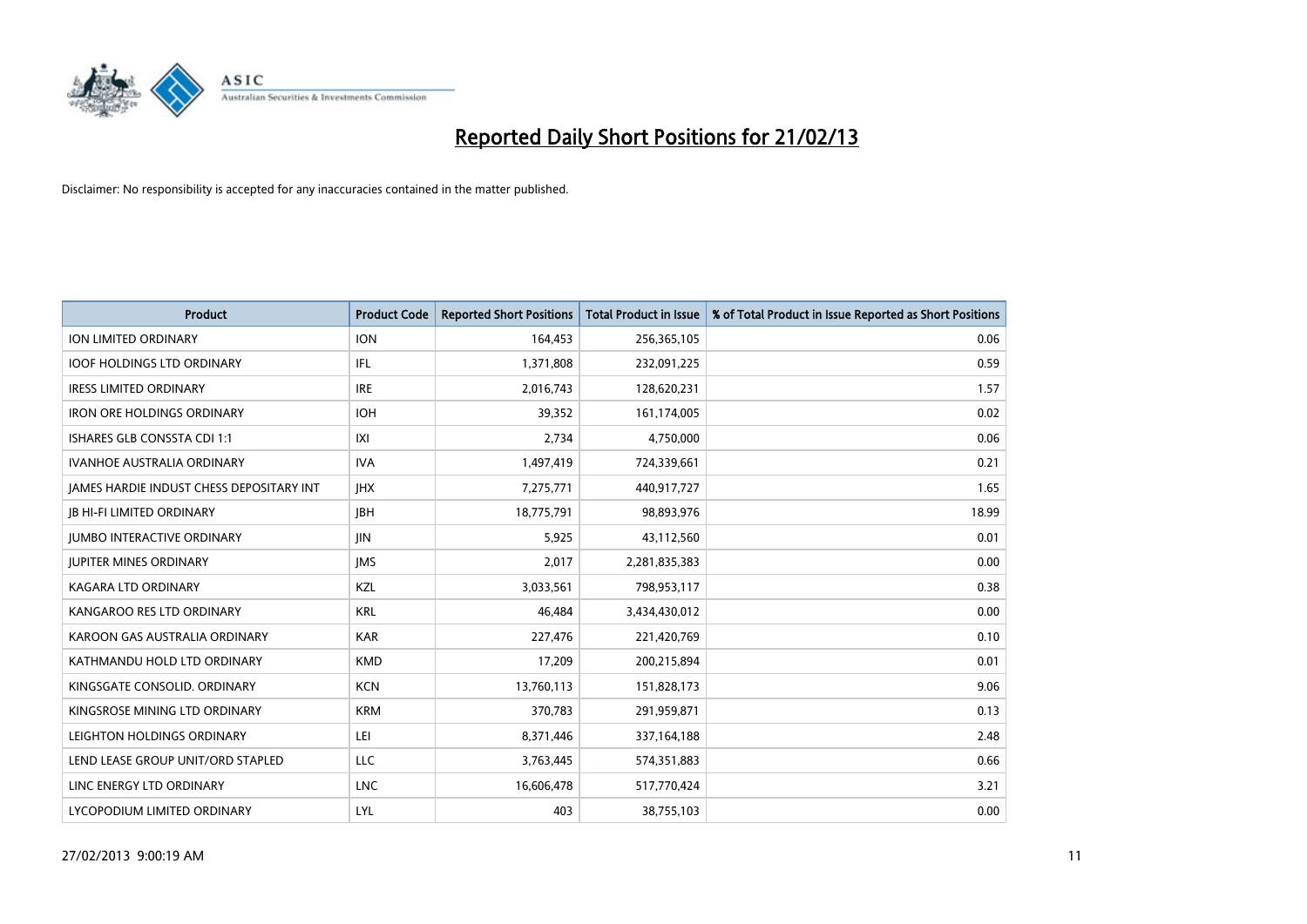

| <b>Product</b>                        | <b>Product Code</b> | <b>Reported Short Positions</b> | <b>Total Product in Issue</b> | % of Total Product in Issue Reported as Short Positions |
|---------------------------------------|---------------------|---------------------------------|-------------------------------|---------------------------------------------------------|
| LYNAS CORPORATION ORDINARY            | <b>LYC</b>          | 186,527,790                     | 1,960,801,292                 | 9.51                                                    |
| M2 TELECOMMUNICATION ORDINARY         | <b>MTU</b>          | 7,846,024                       | 158,016,251                   | 4.97                                                    |
| <b>MACA LIMITED ORDINARY</b>          | <b>MLD</b>          | 963,838                         | 150,000,000                   | 0.64                                                    |
| <b>MACMAHON HOLDINGS ORDINARY</b>     | <b>MAH</b>          | 10,331,568                      | 1,261,699,966                 | 0.82                                                    |
| MACO ATLAS ROADS GRP ORDINARY STAPLED | <b>MOA</b>          | 6,830,900                       | 478,531,436                   | 1.43                                                    |
| MACQUARIE GROUP LTD ORDINARY          | MQG                 | 4,060,559                       | 339,180,329                   | 1.20                                                    |
| MAGELLAN FIN GRP LTD ORDINARY         | <b>MFG</b>          | 16,018                          | 152,558,341                   | 0.01                                                    |
| <b>MATRIX C &amp; E LTD ORDINARY</b>  | <b>MCE</b>          | 3,757,077                       | 94,555,428                    | 3.97                                                    |
| MAVERICK DRILLING ORDINARY            | <b>MAD</b>          | 9,052,232                       | 452,726,751                   | 2.00                                                    |
| MCMILLAN SHAKESPEARE ORDINARY         | <b>MMS</b>          | 231,982                         | 74,523,965                    | 0.31                                                    |
| MEDUSA MINING LTD ORDINARY            | <b>MML</b>          | 3,400,503                       | 188,903,911                   | 1.80                                                    |
| MELBOURNE IT LIMITED ORDINARY         | MLB                 | 502,022                         | 82,451,363                    | 0.61                                                    |
| MEO AUSTRALIA LTD ORDINARY            | <b>MEO</b>          | 432,047                         | 627,264,587                   | 0.07                                                    |
| <b>MERMAID MARINE ORDINARY</b>        | <b>MRM</b>          | 1,106,381                       | 223,832,900                   | 0.49                                                    |
| MESOBLAST LIMITED ORDINARY            | <b>MSB</b>          | 16,188,909                      | 287,840,322                   | 5.62                                                    |
| METALS X LIMITED ORDINARY             | <b>MLX</b>          | 81,169                          | 1,651,766,110                 | 0.00                                                    |
| METCASH LIMITED ORDINARY              | <b>MTS</b>          | 94,237,217                      | 880,704,786                   | 10.70                                                   |
| METMINCO LIMITED ORDINARY             | <b>MNC</b>          | 54,825                          | 1,749,543,023                 | 0.00                                                    |
| MICLYN EXP OFFSHR ORDINARY            | <b>MIO</b>          | 8,803                           | 278,639,188                   | 0.00                                                    |
| MILTON CORPORATION ORDINARY           | <b>MLT</b>          | 12,800                          | 121,625,655                   | 0.01                                                    |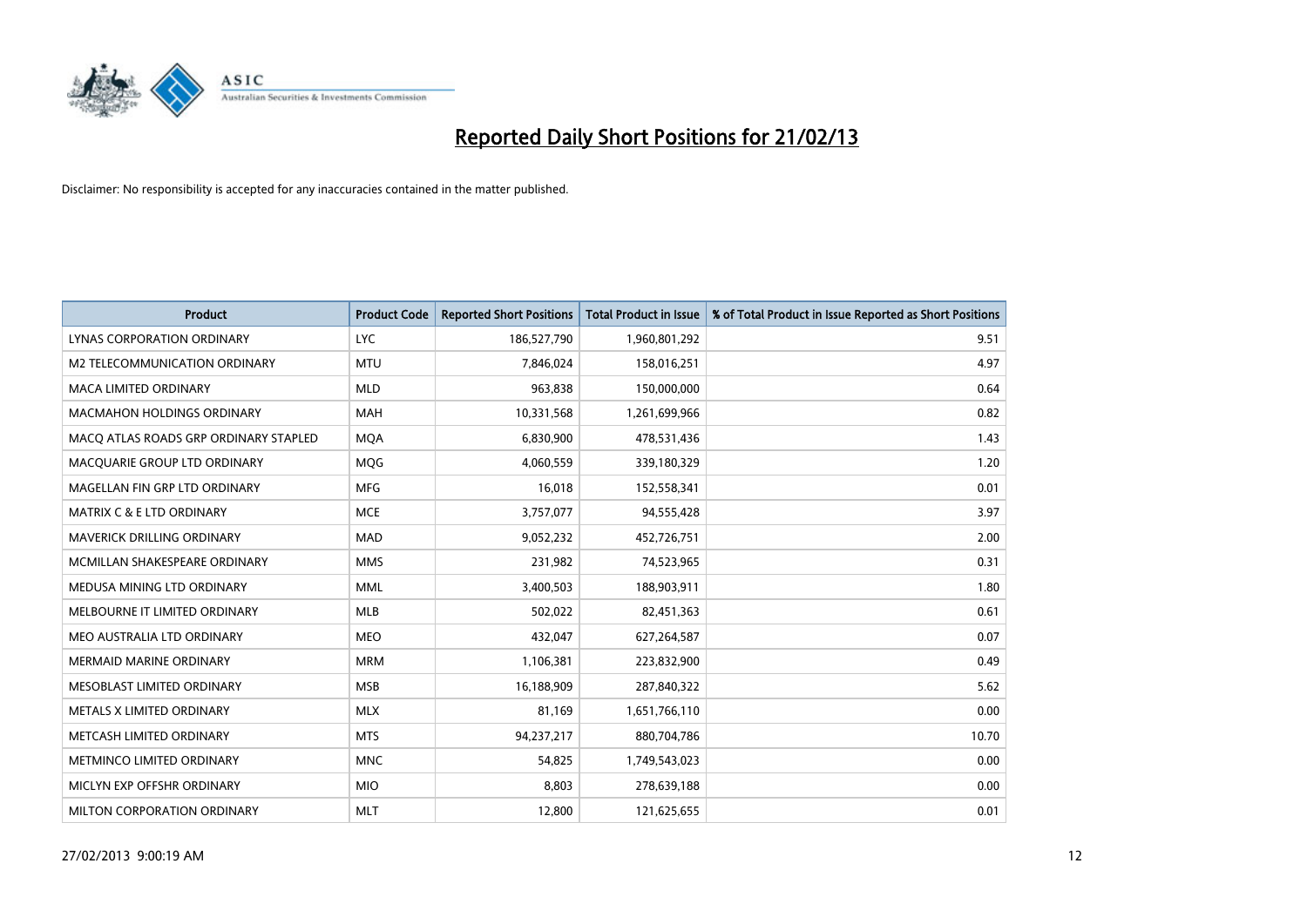

| <b>Product</b>                    | <b>Product Code</b> | <b>Reported Short Positions</b> | <b>Total Product in Issue</b> | % of Total Product in Issue Reported as Short Positions |
|-----------------------------------|---------------------|---------------------------------|-------------------------------|---------------------------------------------------------|
| MINCOR RESOURCES NL ORDINARY      | <b>MCR</b>          | 2,262,060                       | 188,208,274                   | 1.20                                                    |
| MINERAL DEPOSITS ORDINARY         | <b>MDL</b>          | 895,704                         | 83,538,786                    | 1.07                                                    |
| MINERAL RESOURCES, ORDINARY       | <b>MIN</b>          | 1,813,532                       | 185,724,169                   | 0.98                                                    |
| MIRABELA NICKEL LTD ORDINARY      | <b>MBN</b>          | 10,808,852                      | 876,765,094                   | 1.23                                                    |
| MIRVAC GROUP STAPLED SECURITIES   | <b>MGR</b>          | 3,756,821                       | 3,425,587,451                 | 0.11                                                    |
| MOLOPO ENERGY LTD ORDINARY        | <b>MPO</b>          | 857,994                         | 246,230,752                   | 0.35                                                    |
| MONADELPHOUS GROUP ORDINARY       | <b>MND</b>          | 7,387,319                       | 90,663,543                    | 8.15                                                    |
| MORTGAGE CHOICE LTD ORDINARY      | <b>MOC</b>          | 2,330,941                       | 123,431,282                   | 1.89                                                    |
| <b>MOUNT GIBSON IRON ORDINARY</b> | <b>MGX</b>          | 5,104,863                       | 1,090,584,232                 | 0.47                                                    |
| MULTIPLEX SITES SITES             | <b>MXUPA</b>        | 602                             | 4,500,000                     | 0.01                                                    |
| MURCHISON METALS LTD ORDINARY     | <b>MMX</b>          | 3,953,402                       | 450,497,346                   | 0.88                                                    |
| MYER HOLDINGS LTD ORDINARY        | <b>MYR</b>          | 77,748,585                      | 583,384,551                   | 13.33                                                   |
| <b>MYSTATE LIMITED ORDINARY</b>   | <b>MYS</b>          | 22,399                          | 87,117,374                    | 0.03                                                    |
| NATIONAL AUST, BANK ORDINARY      | <b>NAB</b>          | 8,523,683                       | 2,342,259,881                 | 0.36                                                    |
| NAVITAS LIMITED ORDINARY          | <b>NVT</b>          | 11,787,839                      | 375,367,918                   | 3.14                                                    |
| NEON ENERGY LIMITED ORDINARY      | <b>NEN</b>          | 2,731,159                       | 549,844,091                   | 0.50                                                    |
| NEW HOPE CORPORATION ORDINARY     | <b>NHC</b>          | 2,457,669                       | 830,563,352                   | 0.30                                                    |
| NEW STANDARD ENERGY ORDINARY      | <b>NSE</b>          | 322,032                         | 305,331,847                   | 0.11                                                    |
| NEWCREST MINING ORDINARY          | <b>NCM</b>          | 4,768,704                       | 765,906,839                   | 0.62                                                    |
| NEWS CORP A NON-VOTING CDI        | <b>NWSLV</b>        | 2,271,681                       | 1,525,394,206                 | 0.15                                                    |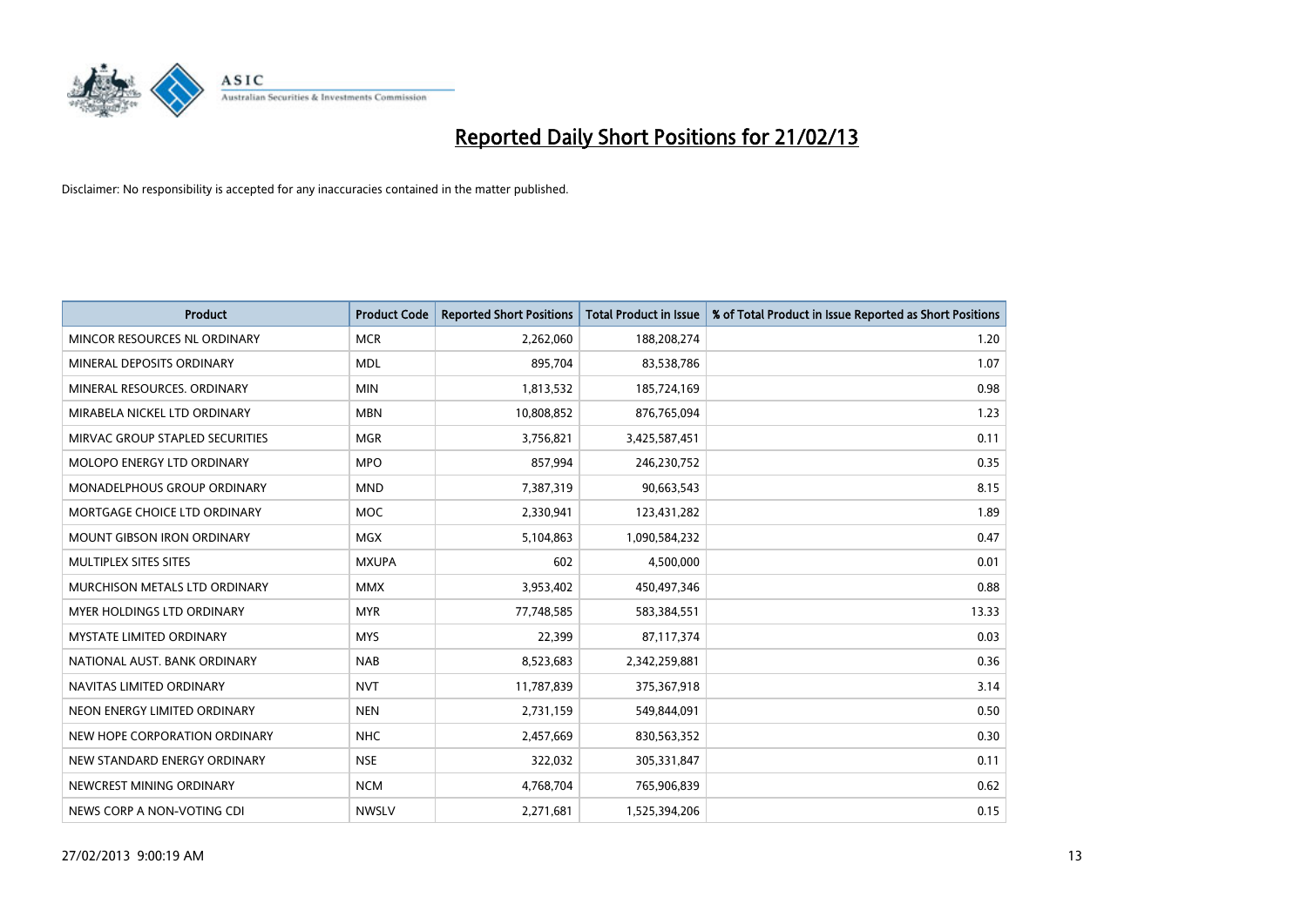

| <b>Product</b>                        | <b>Product Code</b> | <b>Reported Short Positions</b> | <b>Total Product in Issue</b> | % of Total Product in Issue Reported as Short Positions |
|---------------------------------------|---------------------|---------------------------------|-------------------------------|---------------------------------------------------------|
| NEWS CORP B VOTING CDI                | <b>NWS</b>          | 844,154                         | 798,520,953                   | 0.11                                                    |
| NEWSAT LIMITED ORDINARY               | <b>NWT</b>          | 58,617                          | 233,052,157                   | 0.03                                                    |
| NEXTDC LIMITED ORDINARY               | <b>NXT</b>          | 3,860,489                       | 172,602,288                   | 2.24                                                    |
| NEXUS ENERGY LIMITED ORDINARY         | <b>NXS</b>          | 10,906,309                      | 1,329,821,159                 | 0.82                                                    |
| NIDO PETROLEUM ORDINARY               | <b>NDO</b>          | 105,313                         | 1,906,373,341                 | 0.01                                                    |
| NOBLE MINERAL RES ORDINARY            | <b>NMG</b>          | 2,530,602                       | 666,397,952                   | 0.38                                                    |
| NORFOLK GROUP ORDINARY                | <b>NFK</b>          | 50                              | 158,890,730                   | 0.00                                                    |
| NORTHERN IRON LTD ORDINARY            | <b>NFE</b>          | 2,119,157                       | 484,405,314                   | 0.44                                                    |
| NORTHERN STAR ORDINARY                | <b>NST</b>          | 5,065,872                       | 424,277,027                   | 1.19                                                    |
| NRW HOLDINGS LIMITED ORDINARY         | <b>NWH</b>          | 4,721,140                       | 278,888,011                   | 1.69                                                    |
| NUFARM LIMITED ORDINARY               | <b>NUF</b>          | 5,650,134                       | 262,796,891                   | 2.15                                                    |
| OAKTON LIMITED ORDINARY               | <b>OKN</b>          | 114                             | 91,721,874                    | 0.00                                                    |
| OCEANAGOLD CORP. CHESS DEPOSITARY INT | <b>OGC</b>          | 1,310,030                       | 293,517,918                   | 0.45                                                    |
| OIL SEARCH LTD ORDINARY               | OSH                 | 23,303,477                      | 1,334,756,742                 | 1.75                                                    |
| OM HOLDINGS LIMITED ORDINARY          | <b>OMH</b>          | 4,036,695                       | 673,423,337                   | 0.60                                                    |
| ORICA LIMITED ORDINARY                | ORI                 | 2,827,367                       | 366,768,327                   | 0.77                                                    |
| ORIGIN ENERGY ORDINARY                | <b>ORG</b>          | 12,758,491                      | 1,094,031,475                 | 1.17                                                    |
| OROCOBRE LIMITED ORDINARY             | <b>ORE</b>          | 296,133                         | 117,745,140                   | 0.25                                                    |
| OROTONGROUP LIMITED ORDINARY          | ORL                 | 21,350                          | 40,880,902                    | 0.05                                                    |
| ORPHEUS ENERGY LTD ORDINARY           | <b>OEG</b>          | 67,200                          | 130,475,919                   | 0.05                                                    |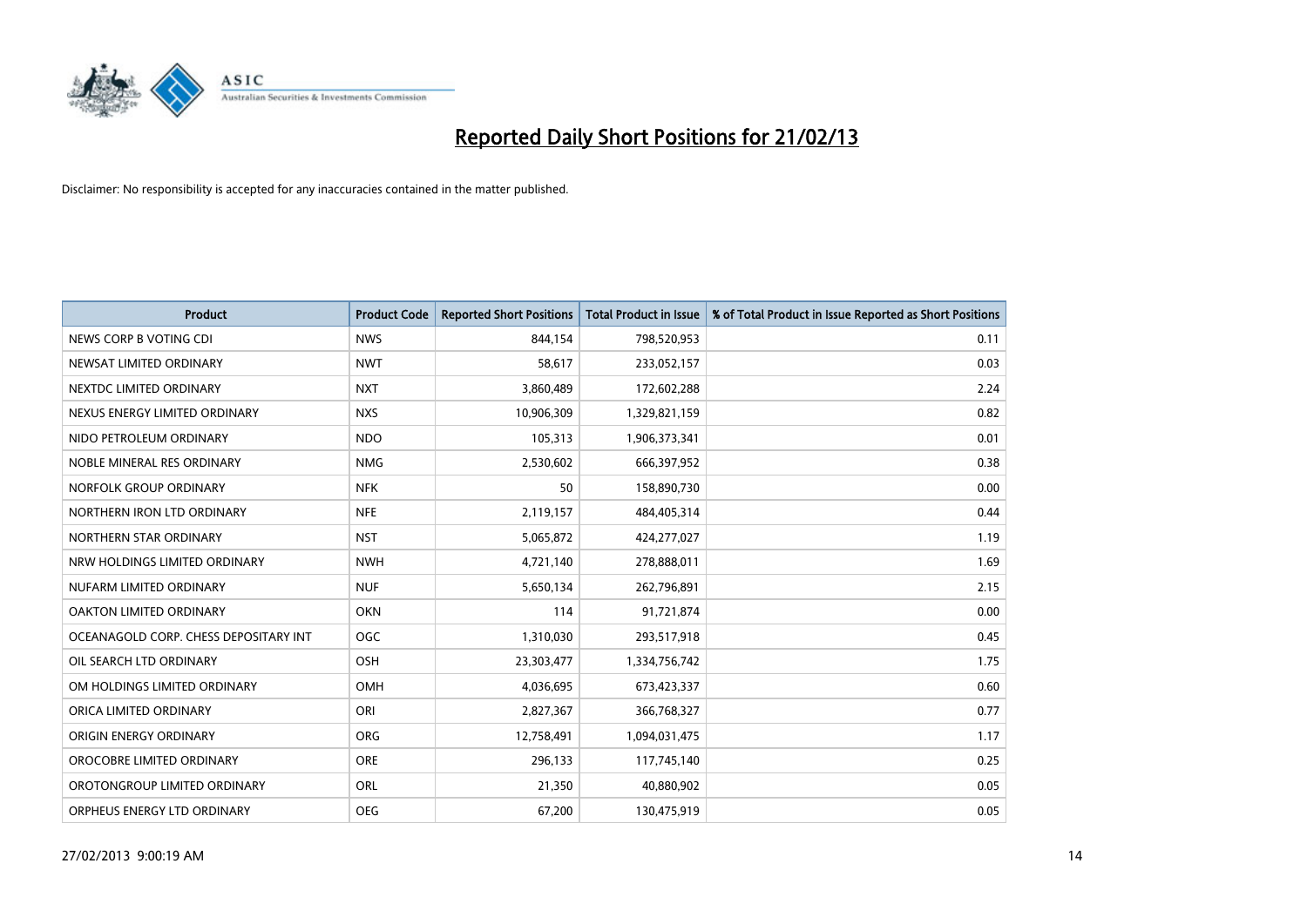

| <b>Product</b>               | <b>Product Code</b> | <b>Reported Short Positions</b> | <b>Total Product in Issue</b> | % of Total Product in Issue Reported as Short Positions |
|------------------------------|---------------------|---------------------------------|-------------------------------|---------------------------------------------------------|
| OZ MINERALS ORDINARY         | OZL                 | 10,882,485                      | 303,470,022                   | 3.59                                                    |
| PACIFIC BRANDS ORDINARY      | <b>PBG</b>          | 15,159,389                      | 912,915,695                   | 1.66                                                    |
| PALADIN ENERGY LTD ORDINARY  | <b>PDN</b>          | 108,109,419                     | 836,969,286                   | 12.92                                                   |
| PANAUST LIMITED ORDINARY     | <b>PNA</b>          | 1,931,400                       | 606,155,069                   | 0.32                                                    |
| PANORAMIC RESOURCES ORDINARY | PAN                 | 1,314,494                       | 256,058,555                   | 0.51                                                    |
| PAPERLINX LIMITED ORDINARY   | <b>PPX</b>          | 139,702                         | 609,280,761                   | 0.02                                                    |
| PAPILLON RES LTD ORDINARY    | <b>PIR</b>          | 1,768,375                       | 297,028,210                   | 0.60                                                    |
| PATTIES FOODS LTD ORDINARY   | PFL                 | 4,290                           | 139,065,639                   | 0.00                                                    |
| PEET LIMITED ORDINARY        | <b>PPC</b>          | 3,320,246                       | 321,013,141                   | 1.03                                                    |
| PERILYA LIMITED ORDINARY     | PEM                 | 2,861                           | 769,316,426                   | 0.00                                                    |
| PERPETUAL LIMITED ORDINARY   | <b>PPT</b>          | 2,135,673                       | 41,980,678                    | 5.09                                                    |
| PERSEUS MINING LTD ORDINARY  | PRU                 | 24,984,481                      | 457,962,088                   | 5.46                                                    |
| PHARMAXIS LTD ORDINARY       | <b>PXS</b>          | 11,420,440                      | 308,543,389                   | 3.70                                                    |
| PHOSPHAGENICS LTD. ORDINARY  | POH                 | 1,035,000                       | 1,020,215,957                 | 0.10                                                    |
| PLATINUM ASSET ORDINARY      | <b>PTM</b>          | 9,226,678                       | 561,347,878                   | 1.64                                                    |
| PLATINUM AUSTRALIA ORDINARY  | PLA                 | 825,935                         | 504,968,043                   | 0.16                                                    |
| PMI GOLD CORP CDI 1:1        | <b>PVM</b>          | 126,140                         | 127,637,501                   | 0.10                                                    |
| PMP LIMITED ORDINARY         | <b>PMP</b>          | 2,261                           | 323,781,124                   | 0.00                                                    |
| PREMIER INVESTMENTS ORDINARY | <b>PMV</b>          | 412,288                         | 155,260,478                   | 0.27                                                    |
| PRIMA BIOMED LTD ORDINARY    | <b>PRR</b>          | 3,575,000                       | 1,066,063,388                 | 0.34                                                    |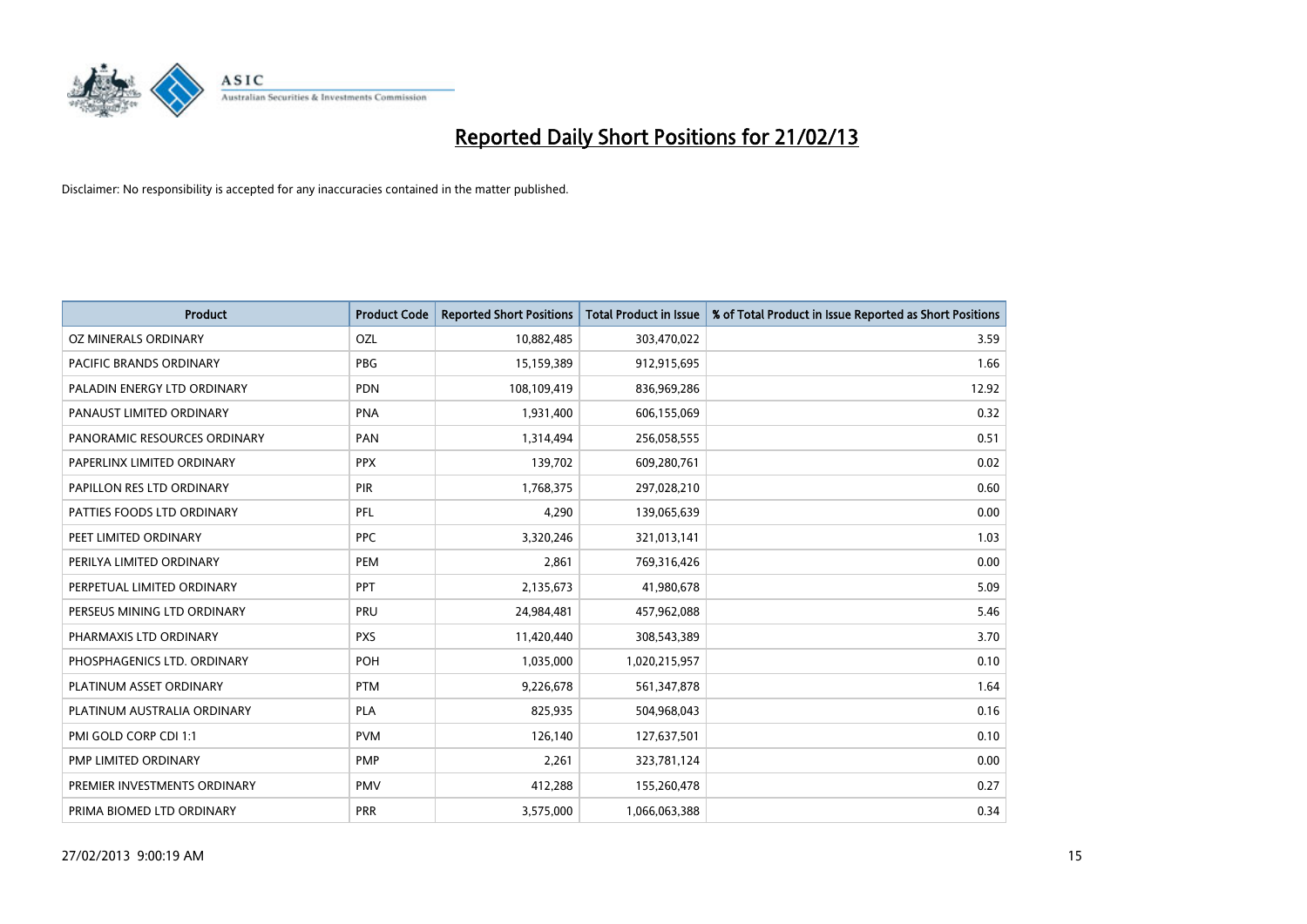

| <b>Product</b>                      | <b>Product Code</b> | <b>Reported Short Positions</b> | <b>Total Product in Issue</b> | % of Total Product in Issue Reported as Short Positions |
|-------------------------------------|---------------------|---------------------------------|-------------------------------|---------------------------------------------------------|
| PRIMARY HEALTH CARE ORDINARY        | <b>PRY</b>          | 16,306,207                      | 502,983,554                   | 3.24                                                    |
| PROGRAMMED ORDINARY                 | <b>PRG</b>          | 222,258                         | 118,177,001                   | 0.19                                                    |
| PURA VIDA ENERGY NL ORDINARY        | <b>PVD</b>          | 157,040                         | 59,983,514                    | 0.26                                                    |
| <b>QANTAS AIRWAYS ORDINARY</b>      | QAN                 | 11,920,293                      | 2,248,150,128                 | 0.53                                                    |
| <b>OBE INSURANCE GROUP ORDINARY</b> | <b>OBE</b>          | 46,562,551                      | 1,196,747,582                 | 3.89                                                    |
| ORXPHARMA LTD ORDINARY              | <b>QRX</b>          | 130,762                         | 144,644,706                   | 0.09                                                    |
| <b>QUBE HOLDINGS LTD ORDINARY</b>   | <b>QUB</b>          | 11,930,725                      | 926,489,845                   | 1.29                                                    |
| RAMELIUS RESOURCES ORDINARY         | <b>RMS</b>          | 5,357,336                       | 337,296,949                   | 1.59                                                    |
| RAMSAY HEALTH CARE ORDINARY         | <b>RHC</b>          | 2,367,660                       | 202,081,252                   | 1.17                                                    |
| <b>RCR TOMLINSON ORDINARY</b>       | <b>RCR</b>          | 51,986                          | 132,431,265                   | 0.04                                                    |
| <b>REA GROUP ORDINARY</b>           | <b>REA</b>          | 40,549                          | 131,714,699                   | 0.03                                                    |
| <b>RECKON LIMITED ORDINARY</b>      | <b>RKN</b>          | 452,270                         | 129,488,015                   | 0.35                                                    |
| <b>RED 5 LIMITED ORDINARY</b>       | <b>RED</b>          | 443,198                         | 135,488,008                   | 0.33                                                    |
| <b>RED FORK ENERGY ORDINARY</b>     | <b>RFE</b>          | 3,300,394                       | 384,951,719                   | 0.86                                                    |
| <b>REDFLEX HOLDINGS ORDINARY</b>    | <b>RDF</b>          | 342                             | 110,762,310                   | 0.00                                                    |
| REECE AUSTRALIA LTD. ORDINARY       | <b>REH</b>          | 10,501                          | 99,600,000                    | 0.01                                                    |
| <b>REGIS RESOURCES ORDINARY</b>     | RRL                 | 6,585,994                       | 473,975,396                   | 1.39                                                    |
| RESMED INC CDI 10:1                 | <b>RMD</b>          | 17,308,949                      | 1,556,242,300                 | 1.11                                                    |
| <b>RESOLUTE MINING ORDINARY</b>     | <b>RSG</b>          | 3,326,720                       | 643,094,224                   | 0.52                                                    |
| RESOURCE GENERATION ORDINARY        | <b>RES</b>          | 73                              | 263,345,652                   | 0.00                                                    |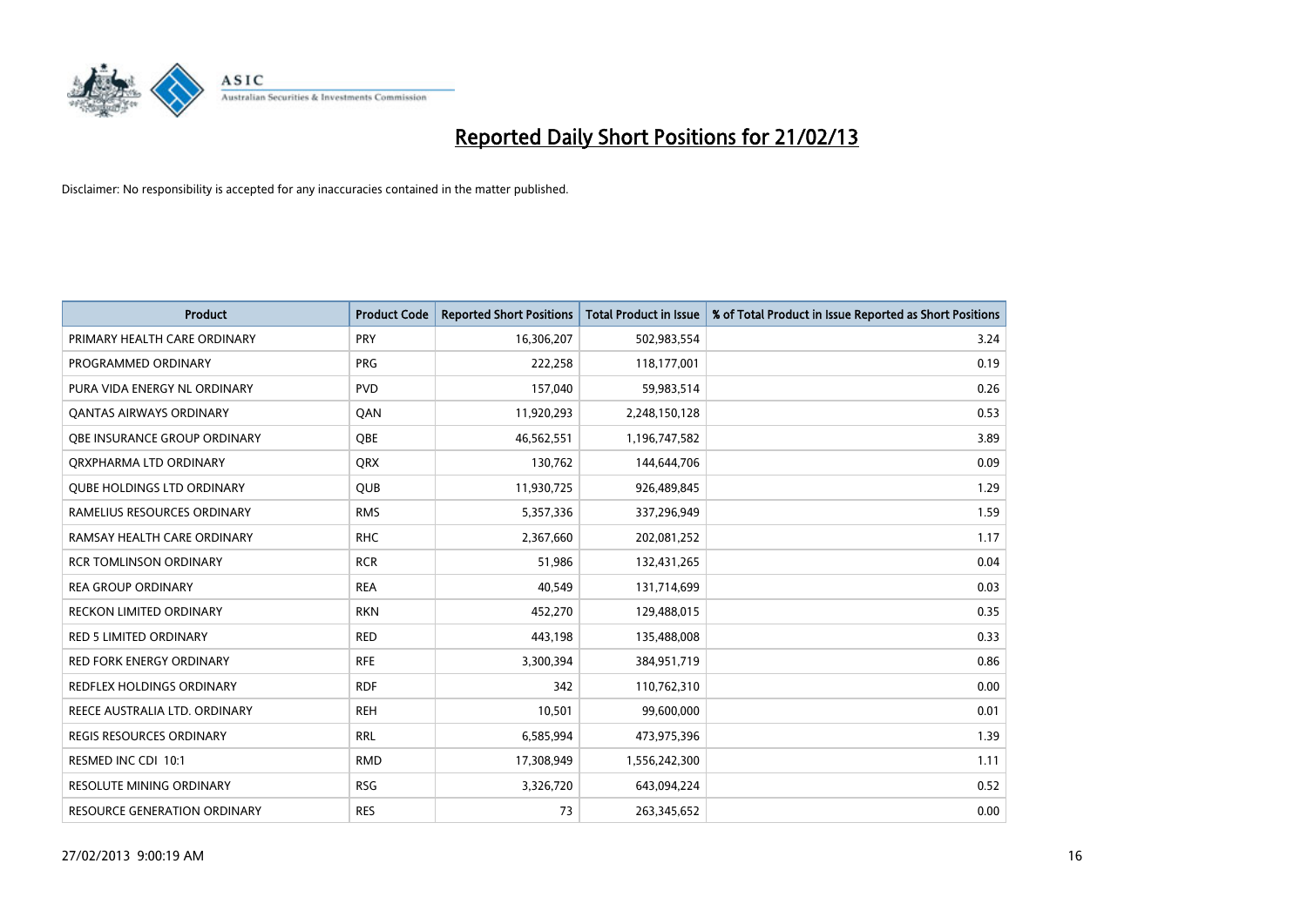

| <b>Product</b>                        | <b>Product Code</b> | <b>Reported Short Positions</b> | Total Product in Issue | % of Total Product in Issue Reported as Short Positions |
|---------------------------------------|---------------------|---------------------------------|------------------------|---------------------------------------------------------|
| RETAIL FOOD GROUP ORDINARY            | <b>RFG</b>          | 239,918                         | 130,087,856            | 0.18                                                    |
| REVERSE CORP LIMITED ORDINARY         | <b>REF</b>          | 100                             | 92,382,175             | 0.00                                                    |
| REX MINERALS LIMITED ORDINARY         | <b>RXM</b>          | 2,546,699                       | 188,907,284            | 1.35                                                    |
| <b>RHG LIMITED ORDINARY</b>           | <b>RHG</b>          | 49,476                          | 308,483,177            | 0.02                                                    |
| <b>RIALTO ENERGY ORDINARY</b>         | <b>RIA</b>          | 301,933                         | 672,259,992            | 0.04                                                    |
| <b>RIDLEY CORPORATION ORDINARY</b>    | <b>RIC</b>          | 155,638                         | 307,817,071            | 0.05                                                    |
| RIO TINTO LIMITED ORDINARY            | <b>RIO</b>          | 9,036,306                       | 435,758,720            | 2.07                                                    |
| ROC OIL COMPANY ORDINARY              | <b>ROC</b>          | 2,473,371                       | 683,235,552            | 0.36                                                    |
| <b>RURALCO HOLDINGS ORDINARY</b>      | <b>RHL</b>          | 12,000                          | 55,019,284             | 0.02                                                    |
| SAI GLOBAL LIMITED ORDINARY           | SAI                 | 4,946,699                       | 206,963,533            | 2.39                                                    |
| SALMAT LIMITED ORDINARY               | <b>SLM</b>          | 489,260                         | 159,812,799            | 0.31                                                    |
| SAMSON OIL & GAS LTD ORDINARY         | SSN                 | 7,795,653                       | 1,985,896,471          | 0.39                                                    |
| SANDFIRE RESOURCES ORDINARY           | <b>SFR</b>          | 3,592,709                       | 153,590,968            | 2.34                                                    |
| <b>SANTOS LTD ORDINARY</b>            | <b>STO</b>          | 2,514,086                       | 958,897,583            | 0.26                                                    |
| SARACEN MINERAL ORDINARY              | <b>SAR</b>          | 11,985,799                      | 595,263,186            | 2.01                                                    |
| SCA PROPERTY GROUP STAPLED SECURITIES | <b>SCP</b>          | 20,428,963                      | 585,455,114            | 3.49                                                    |
| SEDGMAN LIMITED ORDINARY              | SDM                 | 159,368                         | 217,623,797            | 0.07                                                    |
| SEEK LIMITED ORDINARY                 | <b>SEK</b>          | 20,740,484                      | 337,101,307            | 6.15                                                    |
| SENEX ENERGY LIMITED ORDINARY         | SXY                 | 1,392,792                       | 1,140,804,837          | 0.12                                                    |
| SERVCORP LIMITED ORDINARY             | SRV                 | 16,466                          | 98,432,275             | 0.02                                                    |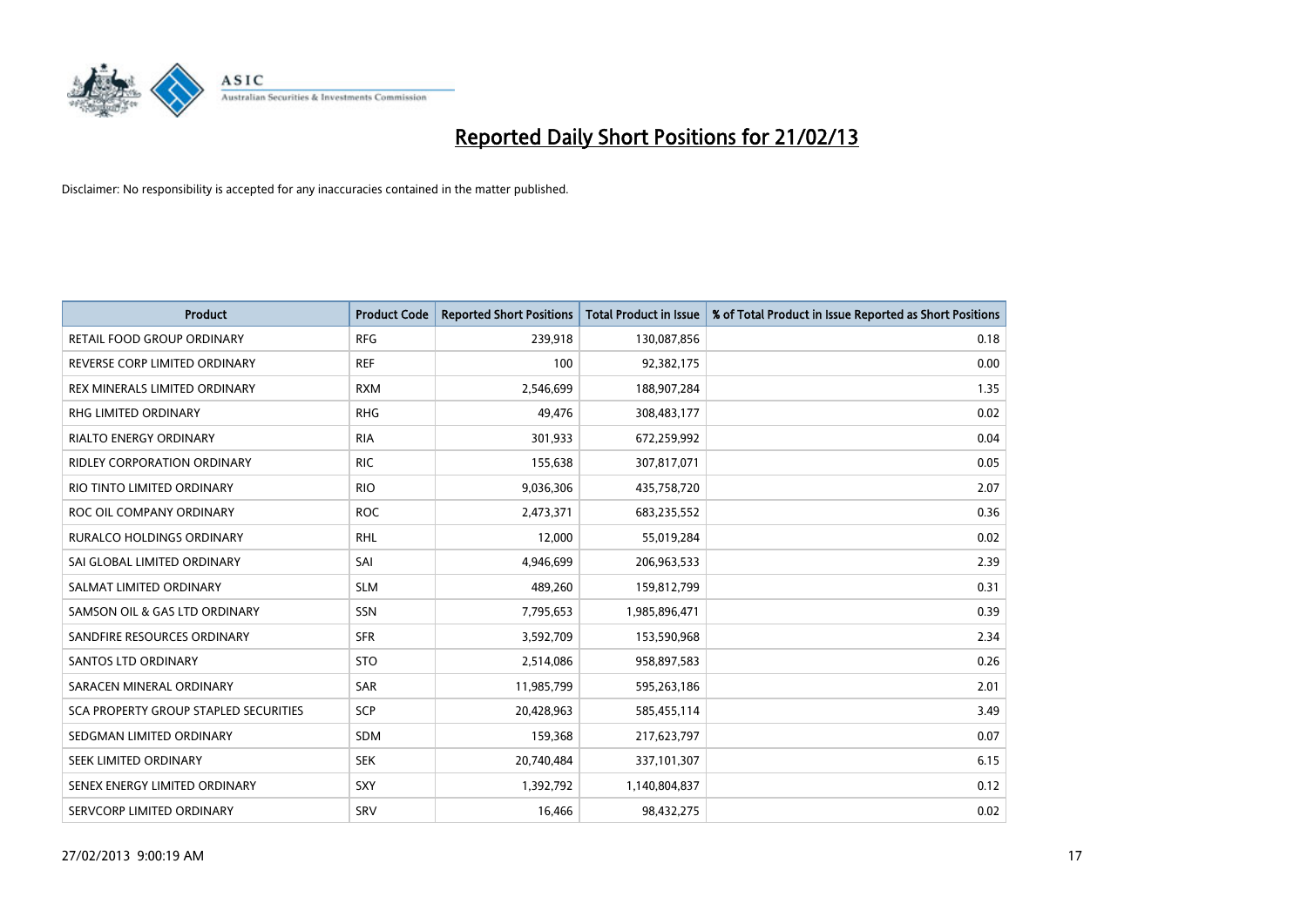

| <b>Product</b>                           | <b>Product Code</b> | <b>Reported Short Positions</b> | <b>Total Product in Issue</b> | % of Total Product in Issue Reported as Short Positions |
|------------------------------------------|---------------------|---------------------------------|-------------------------------|---------------------------------------------------------|
| SERVICE STREAM ORDINARY                  | <b>SSM</b>          | 100                             | 283,418,867                   | 0.00                                                    |
| SEVEN GROUP HOLDINGS ORDINARY            | <b>SVW</b>          | 3,079,955                       | 307,410,281                   | 1.00                                                    |
| SEVEN WEST MEDIA LTD ORDINARY            | <b>SWM</b>          | 18,111,407                      | 999,160,872                   | 1.81                                                    |
| SIGMA PHARMACEUTICAL ORDINARY            | <b>SIP</b>          | 3,812,576                       | 1,162,669,614                 | 0.33                                                    |
| SIGNATURE METALS LTD ORDINARY            | <b>SBL</b>          | 300                             | 2,759,575,214                 | 0.00                                                    |
| SIHAYO GOLD LIMITED ORDINARY             | SIH                 | $\mathbf{1}$                    | 799,377,748                   | 0.00                                                    |
| SILEX SYSTEMS ORDINARY                   | <b>SLX</b>          | 1,285,115                       | 170,232,464                   | 0.75                                                    |
| SILVER CHEF LIMITED ORDINARY             | SIV                 | 8,247                           | 27,222,919                    | 0.03                                                    |
| SILVER LAKE RESOURCE ORDINARY            | <b>SLR</b>          | 3,246,325                       | 379,048,750                   | 0.86                                                    |
| SIMS METAL MGMT LTD ORDINARY             | SGM                 | 9,531,774                       | 204,304,126                   | 4.67                                                    |
| SINGAPORE TELECOMM. CHESS DEPOSITARY INT | SGT                 | 11,099,917                      | 164,748,297                   | 6.74                                                    |
| SIRIUS RESOURCES NL ORDINARY             | <b>SIR</b>          | 80,112                          | 224,434,586                   | 0.04                                                    |
| SIRTEX MEDICAL ORDINARY                  | <b>SRX</b>          | 579,228                         | 55,768,136                    | 1.04                                                    |
| SKILLED GROUP LTD ORDINARY               | <b>SKE</b>          | 2,884,685                       | 233,487,276                   | 1.24                                                    |
| <b>SKY NETWORK ORDINARY</b>              | <b>SKT</b>          | 113,001                         | 389,139,785                   | 0.03                                                    |
| SKYCITY ENT GRP LTD ORDINARY             | <b>SKC</b>          | 1,003                           | 576,958,340                   | 0.00                                                    |
| <b>SLATER &amp; GORDON ORDINARY</b>      | SGH                 | 37,934                          | 170,537,215                   | 0.02                                                    |
| SMS MANAGEMENT, ORDINARY                 | <b>SMX</b>          | 2,816,295                       | 69,378,477                    | 4.06                                                    |
| SONIC HEALTHCARE ORDINARY                | <b>SHL</b>          | 6,623,335                       | 396,053,681                   | 1.67                                                    |
| SOUL PATTINSON (W.H) ORDINARY            | SOL                 | 16,353                          | 239,395,320                   | 0.01                                                    |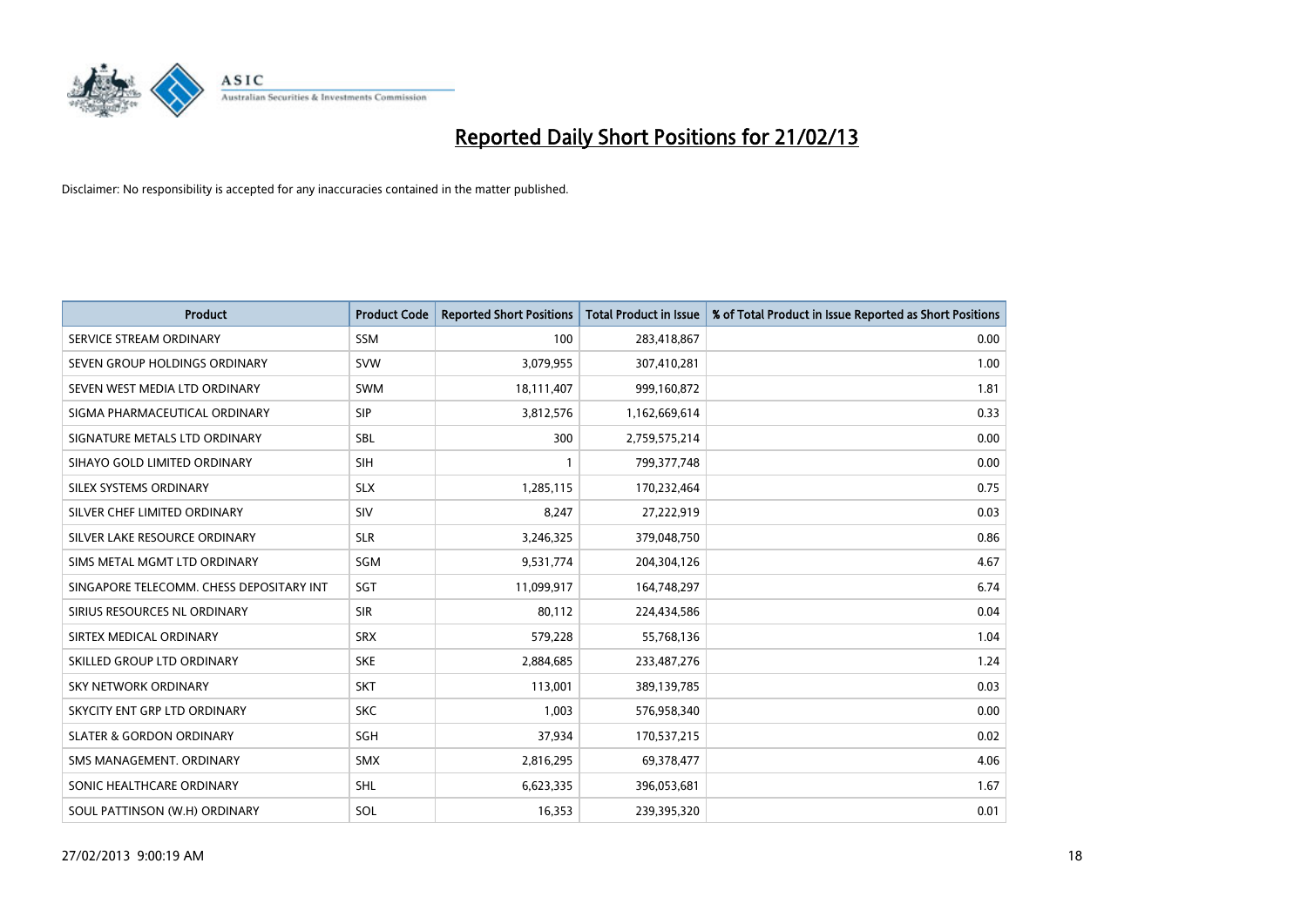

| <b>Product</b>                           | <b>Product Code</b> | <b>Reported Short Positions</b> | <b>Total Product in Issue</b> | % of Total Product in Issue Reported as Short Positions |
|------------------------------------------|---------------------|---------------------------------|-------------------------------|---------------------------------------------------------|
| SP AUSNET STAPLED SECURITIES             | <b>SPN</b>          | 13,168,742                      | 3,367,543,113                 | 0.39                                                    |
| SPARK INFRASTRUCTURE STAPLED NOTE & UNIT | SKI                 | 40,153,356                      | 1,326,734,264                 | 3.03                                                    |
| SPDR 200 FUND ETF UNITS                  | <b>STW</b>          | 57,449                          | 46,951,346                    | 0.12                                                    |
| SPDR 50 FUND ETF UNITS                   | <b>SFY</b>          | 6                               | 5,541,853                     | 0.00                                                    |
| SPDR S&P/ASX PROP FU ETF UNITS           | <b>SLF</b>          | 209                             | 38,400,001                    | 0.00                                                    |
| ST BARBARA LIMITED ORDINARY              | <b>SBM</b>          | 7,088,520                       | 488,074,077                   | 1.45                                                    |
| STANMORE COAL LTD ORDINARY               | <b>SMR</b>          | 32,870                          | 207,827,090                   | 0.02                                                    |
| STARPHARMA HOLDINGS ORDINARY             | <b>SPL</b>          | 6,463,509                       | 283,665,948                   | 2.28                                                    |
| STH CRS ELECT ENGNR ORDINARY             | <b>SXE</b>          | 108,759                         | 161,523,129                   | 0.07                                                    |
| STHN CROSS MEDIA ORDINARY                | SXL                 | 12,961,659                      | 704,858,524                   | 1.84                                                    |
| STOCKLAND UNITS/ORD STAPLED              | SGP                 | 30,926,116                      | 2,202,657,963                 | 1.40                                                    |
| STRAITS RES LTD. ORDINARY                | <b>SRO</b>          | 35,020                          | 1,164,150,159                 | 0.00                                                    |
| SUNCORP GROUP LTD ORDINARY               | <b>SUN</b>          | 6,954,562                       | 1,286,600,980                 | 0.54                                                    |
| SUNDANCE ENERGY ORDINARY                 | <b>SEA</b>          | 9,313,908                       | 278,765,141                   | 3.34                                                    |
| SUNDANCE RESOURCES ORDINARY              | SDL                 | 899,095                         | 3,072,110,985                 | 0.03                                                    |
| SUNLAND GROUP LTD ORDINARY               | <b>SDG</b>          | 32,407                          | 189,417,674                   | 0.02                                                    |
| SUPER RET REP LTD ORDINARY               | SUL                 | 532,294                         | 196,382,811                   | 0.27                                                    |
| SYD AIRPORT STAPLED US PROHIBIT.         | SYD                 | 6,429,123                       | 1,861,210,782                 | 0.35                                                    |
| SYRAH RESOURCES ORDINARY                 | <b>SYR</b>          | 219,405                         | 135,952,089                   | 0.16                                                    |
| <b>TABCORP HOLDINGS LTD ORDINARY</b>     | <b>TAH</b>          | 15,221,175                      | 734,015,737                   | 2.07                                                    |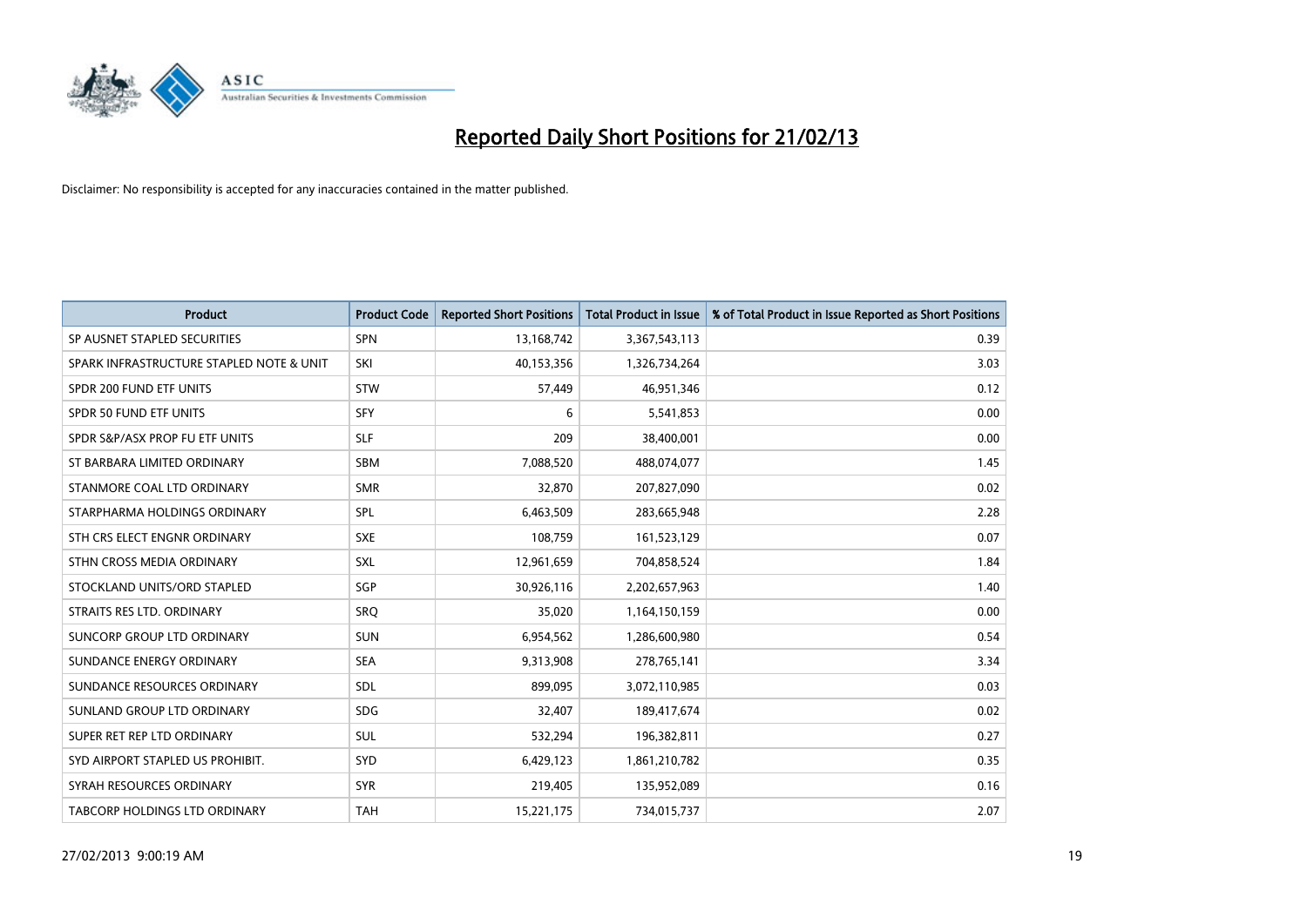

| <b>Product</b>                       | <b>Product Code</b> | <b>Reported Short Positions</b> | <b>Total Product in Issue</b> | % of Total Product in Issue Reported as Short Positions |
|--------------------------------------|---------------------|---------------------------------|-------------------------------|---------------------------------------------------------|
| <b>TANAMI GOLD NL ORDINARY</b>       | <b>TAM</b>          | 297,041                         | 261,132,677                   | 0.11                                                    |
| TANAMI GOLD NL RIGHTS 04-MAR-13      | <b>TAMR</b>         | 56,250                          | 326,415,847                   | 0.02                                                    |
| TAP OIL LIMITED ORDINARY             | <b>TAP</b>          | 348,374                         | 241,608,606                   | 0.14                                                    |
| TASSAL GROUP LIMITED ORDINARY        | <b>TGR</b>          | 69,896                          | 146,304,404                   | 0.05                                                    |
| <b>TATTS GROUP LTD ORDINARY</b>      | <b>TTS</b>          | 5,185,587                       | 1,386,351,280                 | 0.37                                                    |
| <b>TECHNOLOGY ONE ORDINARY</b>       | <b>TNE</b>          | 11,822                          | 306,620,955                   | 0.00                                                    |
| TELECOM CORPORATION ORDINARY         | <b>TEL</b>          | 7,197,471                       | 1,816,941,522                 | 0.40                                                    |
| TELSTRA CORPORATION. ORDINARY        | <b>TLS</b>          | 28,453,359                      | 12,443,074,357                | 0.23                                                    |
| TEN NETWORK HOLDINGS ORDINARY        | <b>TEN</b>          | 111,265,564                     | 2,586,970,845                 | 4.30                                                    |
| TERANGA GOLD CORP CDI 1:1            | <b>TGZ</b>          | 171,053                         | 173,843,756                   | 0.10                                                    |
| THE REJECT SHOP ORDINARY             | <b>TRS</b>          | 2,322,498                       | 26,092,220                    | 8.90                                                    |
| THORN GROUP LIMITED ORDINARY         | <b>TGA</b>          | 291,445                         | 147,584,880                   | 0.20                                                    |
| TIGER RESOURCES ORDINARY             | <b>TGS</b>          | 1,580,348                       | 673,470,269                   | 0.23                                                    |
| TOLL HOLDINGS LTD ORDINARY           | <b>TOL</b>          | 37,124,344                      | 717,133,875                   | 5.18                                                    |
| TOX FREE SOLUTIONS ORDINARY          | <b>TOX</b>          | 1,055,854                       | 115,999,858                   | 0.91                                                    |
| TPG TELECOM LIMITED ORDINARY         | <b>TPM</b>          | 744,899                         | 793,808,141                   | 0.09                                                    |
| TRADE ME GROUP ORDINARY              | <b>TME</b>          | 1,034,769                       | 396,017,568                   | 0.26                                                    |
| TRANSFIELD SERVICES ORDINARY         | <b>TSE</b>          | 5,019,739                       | 512,457,716                   | 0.98                                                    |
| TRANSPACIFIC INDUST, ORDINARY        | <b>TPI</b>          | 9,645,819                       | 1,578,563,490                 | 0.61                                                    |
| TRANSURBAN GROUP TRIPLE STAPLED SEC. | <b>TCL</b>          | 5,804,596                       | 1,481,594,818                 | 0.39                                                    |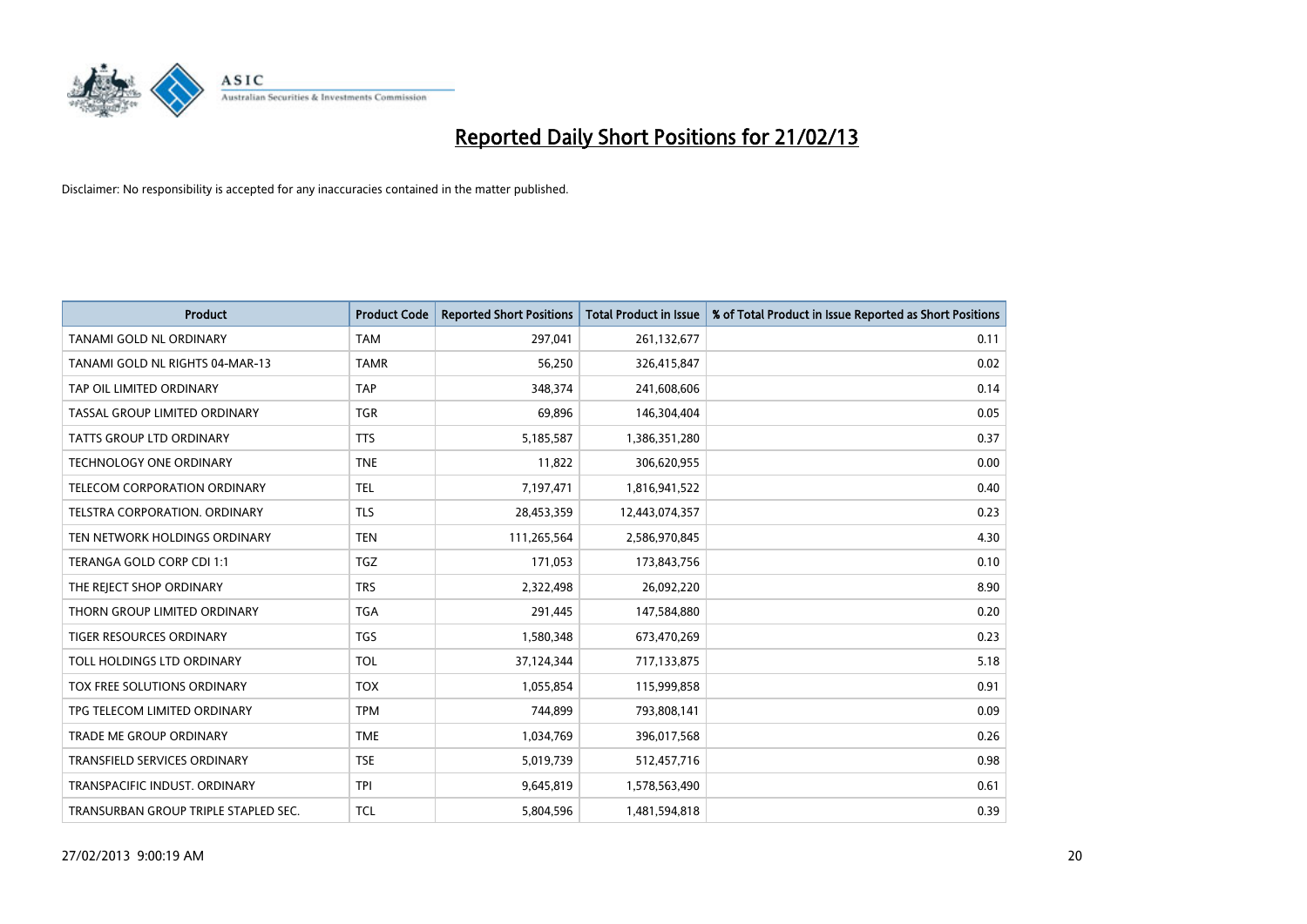

| <b>Product</b>                       | <b>Product Code</b> | <b>Reported Short Positions</b> | <b>Total Product in Issue</b> | % of Total Product in Issue Reported as Short Positions |
|--------------------------------------|---------------------|---------------------------------|-------------------------------|---------------------------------------------------------|
| TREASURY WINE ESTATE ORDINARY        | <b>TWE</b>          | 22,466,493                      | 647,227,144                   | 3.47                                                    |
| TROY RESOURCES LTD ORDINARY          | <b>TRY</b>          | 14,850                          | 91,318,649                    | 0.02                                                    |
| UGL LIMITED ORDINARY                 | UGL                 | 6,279,402                       | 166,315,038                   | 3.78                                                    |
| UXC LIMITED ORDINARY                 | <b>UXC</b>          | 1,225,973                       | 308,056,885                   | 0.40                                                    |
| <b>VENTURE MINERALS ORDINARY</b>     | <b>VMS</b>          | 227,760                         | 287,320,170                   | 0.08                                                    |
| <b>VILLAGE ROADSHOW LTD ORDINARY</b> | <b>VRL</b>          | 78,004                          | 154,601,553                   | 0.05                                                    |
| <b>VIRGIN AUS HLDG LTD ORDINARY</b>  | <b>VAH</b>          | 57,001,791                      | 2,455,775,111                 | 2.32                                                    |
| <b>VNGD AUS SHARES ETF UNITS</b>     | VAS                 | 771                             | 5,847,438                     | 0.01                                                    |
| <b>VOCUS COMMS LTD ORDINARY</b>      | VOC                 | 111,496                         | 77,846,159                    | 0.14                                                    |
| <b>WATPAC LIMITED ORDINARY</b>       | <b>WTP</b>          | 213,719                         | 184,332,526                   | 0.12                                                    |
| <b>WDS LIMITED ORDINARY</b>          | <b>WDS</b>          | $\overline{7}$                  | 144,740,614                   | 0.00                                                    |
| WEBIET LIMITED ORDINARY              | <b>WEB</b>          | 172,626                         | 79,397,959                    | 0.22                                                    |
| <b>WESFARMERS LIMITED ORDINARY</b>   | <b>WES</b>          | 27,315,635                      | 1,006,651,982                 | 2.71                                                    |
| <b>WESTERN AREAS LTD ORDINARY</b>    | <b>WSA</b>          | 13,071,877                      | 196,843,803                   | 6.64                                                    |
| WESTERN DESERT RES. ORDINARY         | <b>WDR</b>          | 489,029                         | 360,853,631                   | 0.14                                                    |
| WESTFIELD GROUP ORD/UNIT STAPLED SEC | <b>WDC</b>          | 4,442,239                       | 2,228,403,362                 | 0.20                                                    |
| WESTFIELD RETAIL TST UNIT STAPLED    | <b>WRT</b>          | 11,763,228                      | 3,054,166,195                 | 0.39                                                    |
| <b>WESTPAC BANKING CORP ORDINARY</b> | <b>WBC</b>          | 27,656,806                      | 3,103,729,084                 | 0.89                                                    |
| WHITE ENERGY COMPANY ORDINARY        | <b>WEC</b>          | 234,816                         | 322,974,494                   | 0.07                                                    |
| WHITEHAVEN COAL ORDINARY             | <b>WHC</b>          | 54,400,176                      | 1,014,164,422                 | 5.36                                                    |